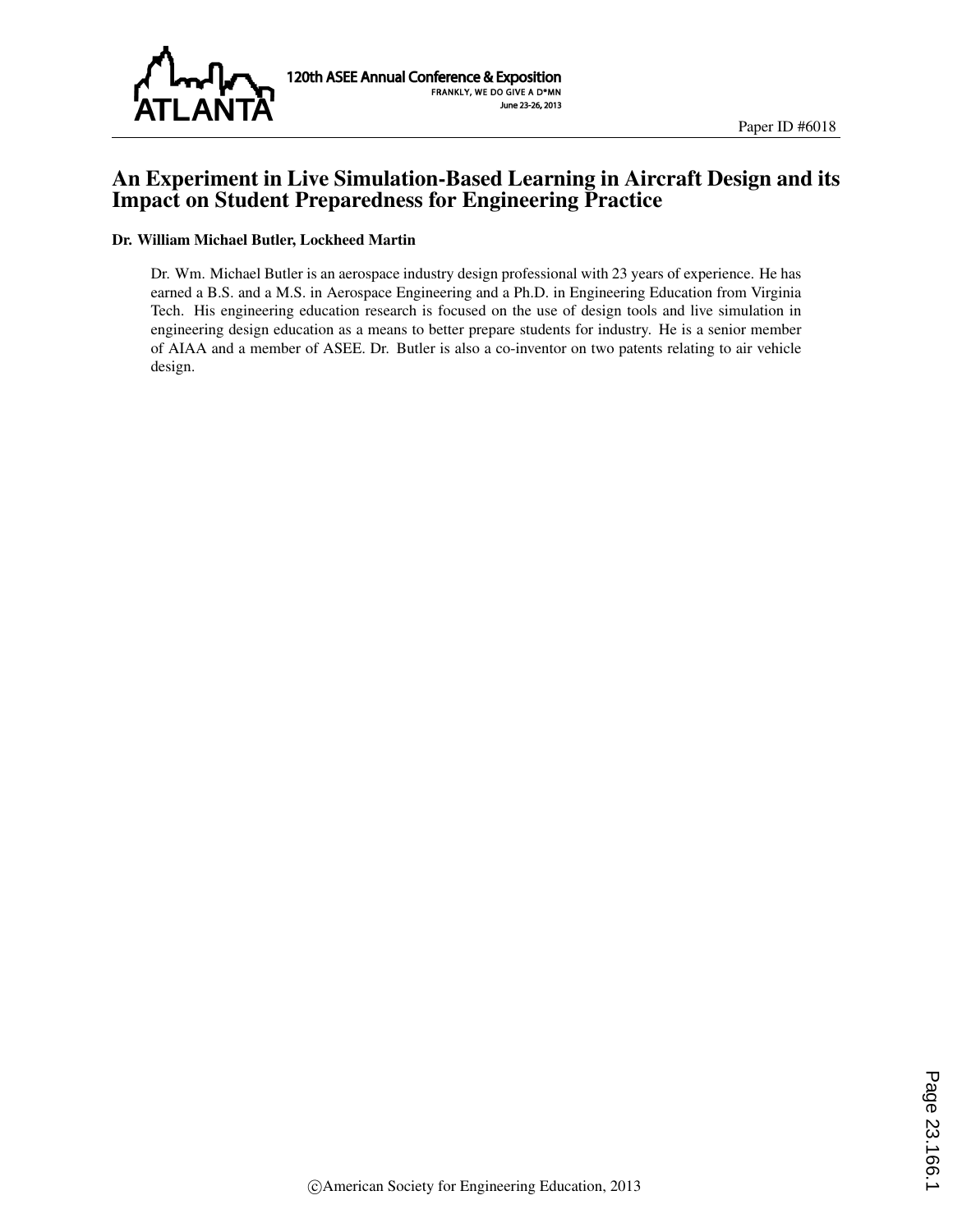# **An Experiment in Live Simulation-Based Learning in Aircraft Design and its Impact on Student Preparedness for Engineering Practice**

#### **Abstract**

In the near future, engineering practice in America will be at a crossroads as a large portion of the engineering workforce, the baby boom generation, retires. Filling the void created as a result of this exodus of talent and experience in a timely manner will be challenging. Coupled with this pending shortfall in talent and experience is a belief by some that the scientist engineer approach to training young engineers, developed in the early  $20<sup>th</sup>$  century and followed by most American engineering programs today, does not fully meet the needs of the  $21<sup>st</sup>$  century industrial environment. This creates a "gap" in engineering student preparation. Some in industry and academia feel that this model of engineer preparation needs to change in order to better address today's industrial work world complexities. A new model for student preparation, centering on engineering design, called the Live Simulation Based Learning (LSBL) approach was developed based upon the theories of situated learning, game-based learning, epistemic frames, and accidental competencies. Quantitative and qualitative results of a study of the application of LSBL in a two term capstone design class in aerospace engineering aircraft design are discussed with emphasis on the impact of the approach on student's design related professional and technical skills as measured by multiple survey applications and one-on-one interviews. Results indicate that the participants found the LSBL experience to be more engaging than the traditional lecture approach and did help students respond and begin to think more like aerospace engineering practicing professionals. It is felt that such efforts begin to address the "gap" between academia and industry.

#### **Introduction**

What differentiates the expert practicing engineer from the novice? There are a number of factors that can contribute to this difference but many of these can be tied to a single item: experience. The experience of going through multiple iterations of a technical solution to a problem, making compromises, working with customers and colleagues, and a host of other events lead to the advances and setbacks that help shape the effectiveness of a practicing professional engineer. Employers of engineering graduates, both in industry and the government, have made claims that though the engineers being produced in the present engineering education system are strong in technical skill, they are still lacking in certain professional skills that make them not fully ready to practice engineering in the current fast paced , interconnected world. Addressing this disconnect in student preparation is of near term concern as the baby boom generation of engineers retires, leaving a void in experience and knowledge that must be filled in part by new engineering graduates. This paper explores the origins of this disconnect or gap and proposes and presents results of an attempt to address this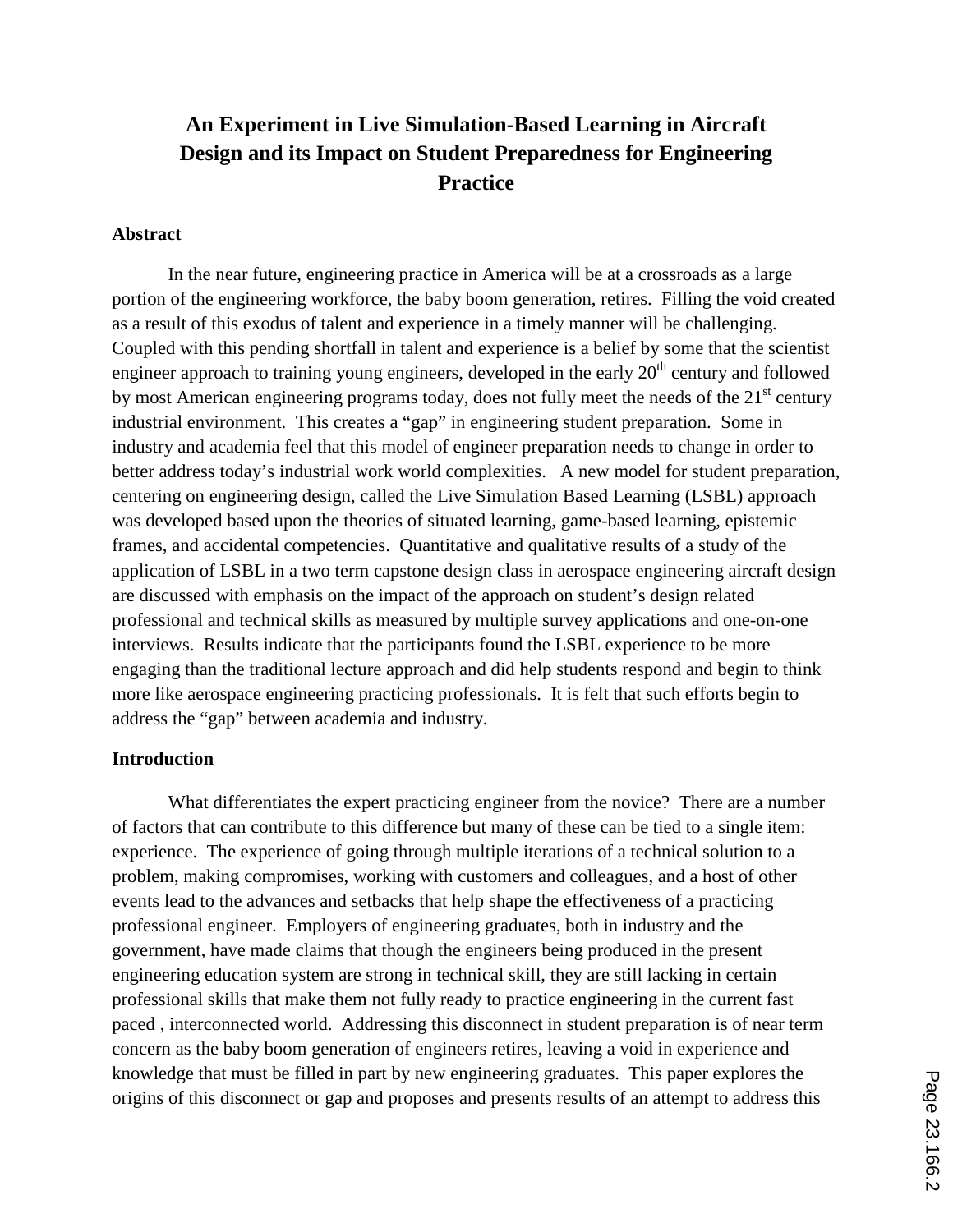problem called the Live Simulation Based Learning (LSBL) approach. A more in depth discussion of this LSBL study and approach may be found in the dissertation entitled *The Impact of Simulation-Based Learning in Aircraft Design on Aerospace Student Preparedness for Engineering Practice: A Mixed Methods Approach*. 1

#### **Background: Engineering Education's Evolution in America**

Engineering, as with many professions, is evolving as it responds to the constantly changing demands of the society in which it functions. This constant evolution is in part manifested in the way engineers are trained. In the United States, this change has led to substantial shifts in the focus areas of the engineering curricula over the decades.

Seely provides an excellent synopsis of the changes in American engineering education from the late 1800s to 1965.<sup>2</sup> We see how in the late 1800s, the emphasis of engineering training was on apprenticeship and shop experience while tempering this hands-on experience with some study of theory. This emphasis began to change in the 1920s as a number of the people who would later become major names in the field of engineering, such as Stephen Timoshenko and Theodore Von Karman immigrated to America from Europe, bringing with them an emphasis on the science and theoretical bases that support engineering practice.<sup>2</sup> These individuals assumed positions of power in academia (and trained a new generation of followers of this approach) and subsequently engineering research began to be practiced and emphasized more in engineering programs. The approach spread to programs across the country and gradually the "shop-based" emphasis was phased out and world events such as the Second World War forced the nation to come up with new technologies to help the United States and its allies win the war. This new emphasis was furthered with the release of the Grinter Report in the 1950s and the trend continued in engineering education into the  $1990s$ .<sup>3</sup> By then some began to feel that the pendulum of engineering education had swung too far over to the science side of engineering. This led some to claim that universities were "grinding out legions of research scientists… [and] producing entire generations of engineering faculty who have never practiced engineering."<sup>4</sup>

Industry requested changes to the engineering curriculum in order to handle the mismatch between their needs and the skill sets of engineering graduates.<sup>5</sup> This call for change combined with some calls for change within academia contributed to the ABET Board of Directors in 1996 to adopt new standards for accreditation, called Engineering Criteria 2000 or EC2000 which shifted the basis for accreditation from what was actually being taught in the classroom to what was being learned by the students.<sup>6</sup> Under Criterion 3, 11 learning outcomes were specified and programs were required to assess and demonstrate their students' achievement in each of those areas. Among these specified areas was the requirement that students demonstrate "an ability to design a system, component or process."<sup>7</sup> Universities have adopted capstone design courses to address this requirement. Among the modern teaching approaches adopted by some programs is project based learning (PJBL) which is a student centered approach that emphasizes "the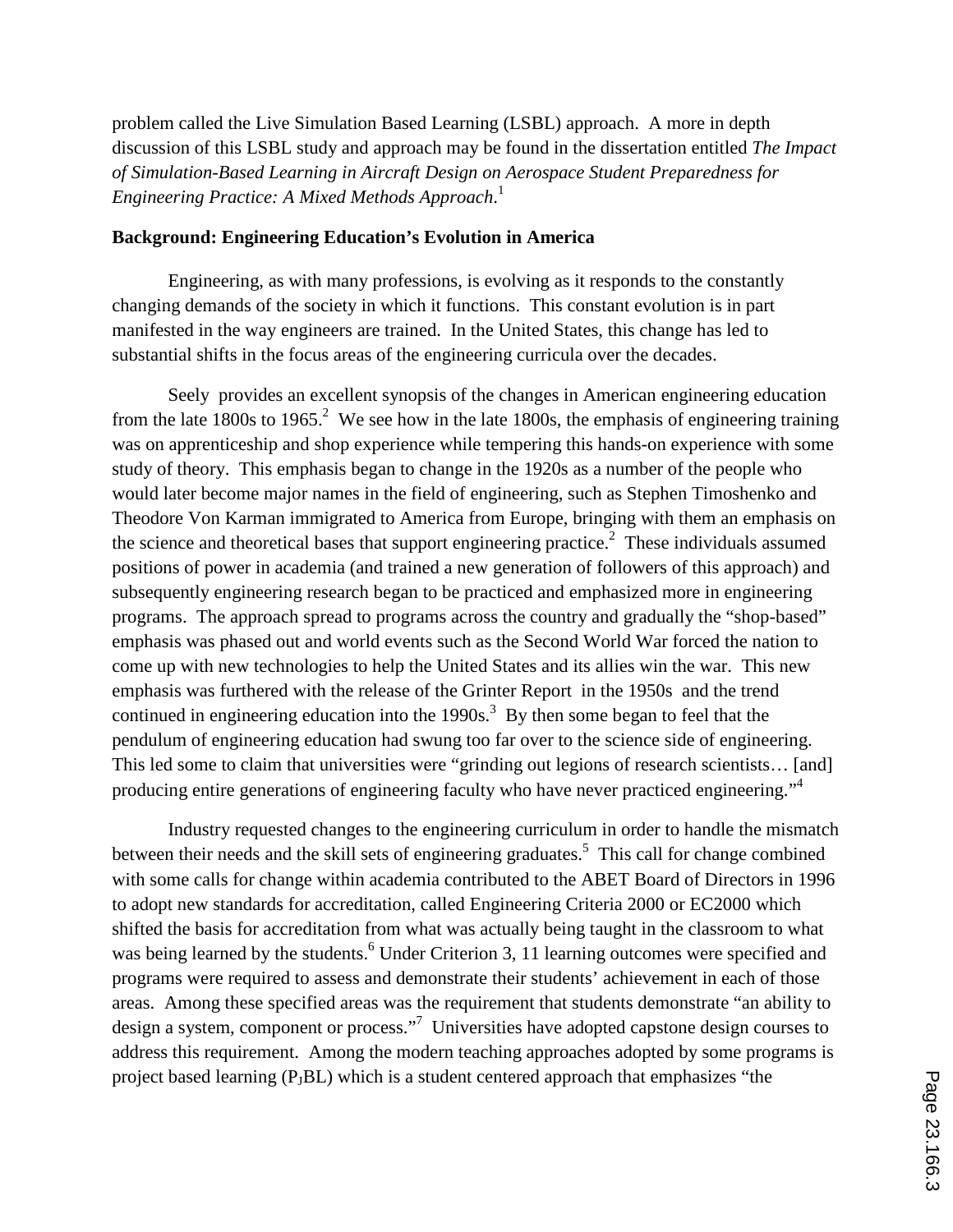development of cognitive and practical skills" as students typically produce a product design or process as part of the course.<sup>8</sup>

Results of this change have been mixed. Lattuca et al. discuss the results of a study they conducted on the impact of EC2000 and found that the great majority of the employers surveyed in the study rated new hires as adequately competent in the foundational and technical skills needed in industry. In the same study, however, it was also found that these same employers, thought that engineering programs needed to pay more attention to building skills, such as communication, teamwork and use of modern engineering tools.<sup>6</sup> They also noted that graduates lacked the understanding of constraints and the context of their work. In 2005, the National Academy of Sciences report, *Educating the Engineer of 2020: Adapting Engineering Education to the New Century,* stated that the practice of engineering needed to change to meet the new demands for technologies and products that "exceed the existing knowledge bases" and lead to a change in the professional environment in which engineers need to operate. They expressed a concern for an acceleration of the "disconnect between the system of engineering education and the practice of engineering." 9 This acceleration of the disconnect was and is due to the extremely rapid increase in knowledge (readily accessible data through the world wide web), a growing complexity and interdependence of societal problems, the worldwide reach of these problems, and the need to operate in a global economy.<sup>9</sup> In 2011, Dunsmore, Turns, and Yellin noted that this concern continues and that there is "a desire for students to emerge from their degree programs thinking more like working engineers."<sup>10</sup>

With the pending retirement of a large portion of the existing engineering workforce, the importance of preparing "ready to work" engineering graduates in the near term is heightened in order to allow for the outgoing generation of engineers to introduce the incoming generation of engineers to the ways and experiences of the previous generations of engineering practitioners. Such sentiments have been expressed by major defense contractors such as Boeing.<sup>11</sup> Why is the present outcomes-based accreditation system not quite yielding the quality of engineer needed in the United States and what modifications or alternatives exist that can be utilized to help create the ready to work engineer desired and soon to be needed by the nation?

### **Study Purpose**

The intent of this study was to better understand the impact of simulation based learning environments that emphasize "realism through simulation" on capstone design students' conceptions and views of engineering design (and indirectly engineering as whole). A model for live simulation based learning (LSBL) based in educational theories such as situated learning was proposed and tested on an aerospace engineering capstone design class at Virginia Tech.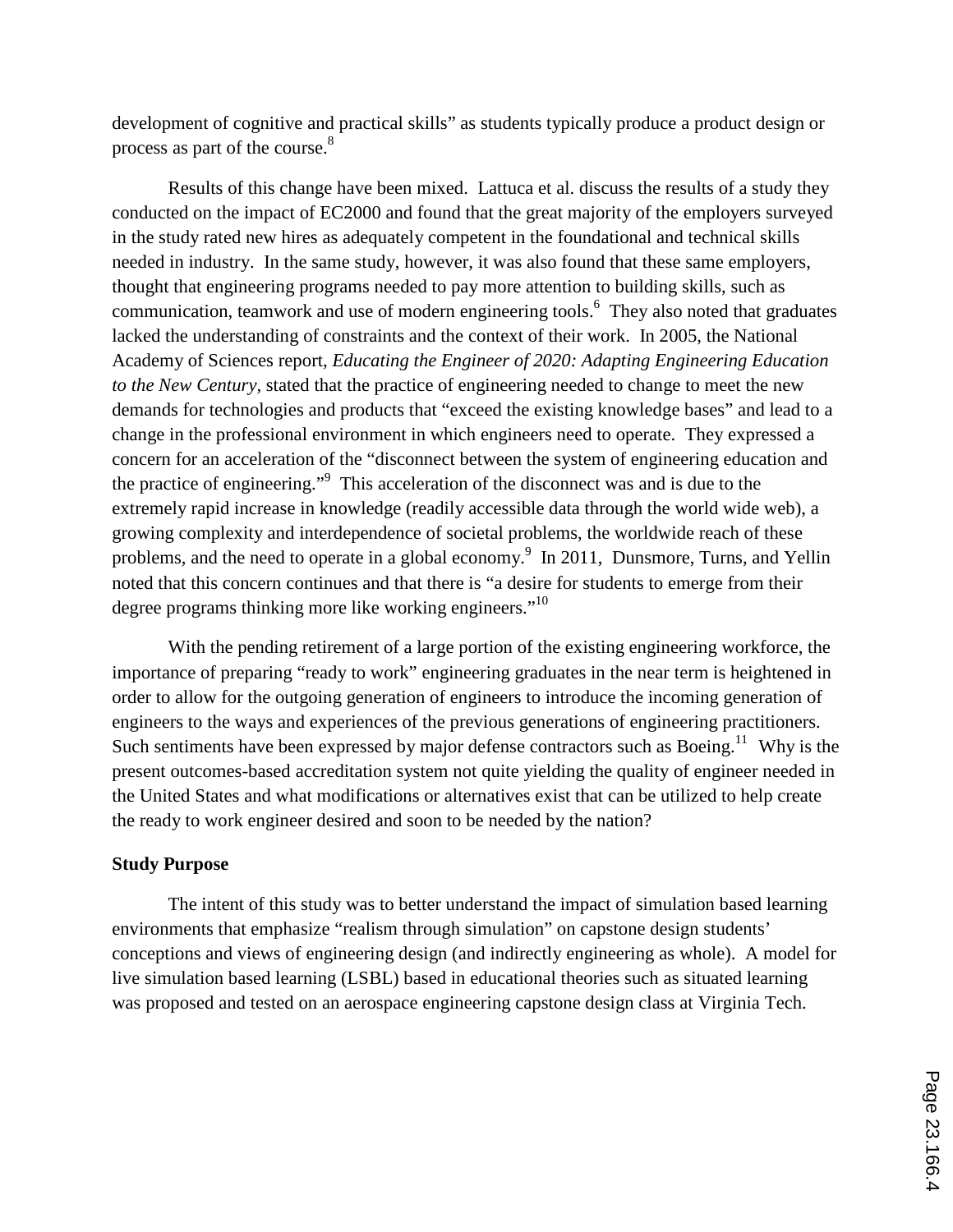### **Review of the Literature**

A review of the literature indicates a cultural difference between industry and academia with students/graduates caught in the middle having to negotiate both ends of the spectrum. Industry and academia operate in different cultures. These cultures and their appropriate folkways and mores impact how they approach problems and how they operate and function. For industry, the culture is seated in the free market system. Every aspect of a company is generally geared to support making a profit for the company. This is accomplished by designing, manufacturing, and selling a product in the marketplace. This product has to beat the competition to the marketplace and preferably do it with better quality. Timing and quality are considered to be essential and both of these are dependent upon the design of the product.<sup>12</sup> Engineers help to make all of this happen and are considered one of the company's key resources.

The present day model of engineering education tends to emphasize engineering science where engineering classes and design are taught only after a solid background in science and mathematics has been established. This emphasis on engineering science and the resulting research associated with this science is integral to the present research university system that Richard DeMillo in *Abelard to Apple: Fate of American Colleges and Universities* refers to as the *multiversity* which is "an enterprise that serves many public and private constituents and balances the desires of many internal and external communities."<sup>13</sup> In this system, the creation of knowledge is highly prized and entities such as the National Science Foundation, National Institutes of Health, Defense Advanced Research Projects Agency, and the Department of Energy fund research in the sciences, engineering, and mathematics. The amount of money expended by these federal government agencies to such research is not insignificant. Today, of the approximately \$120 billion spent on research and development by the U.S. government, \$43 billion is directed towards nonmilitary research. In the time between 1953 and 2004, basic funding for scientific research grew at an annual rate of 6.3% which is nearly double the average annual rate of growth of the economy as whole. $^{13}$ 

Research universities have altered their missions and priorities to accommodate meeting the needs of this tremendous source of funding. As a result, the role of the university professors has changed as they became the maintainers of the "research operation" with responsibilities to raise money; staff, equip and manage complex facilities; and mount marketing campaigns to help justify the large expenditures of public funds. All of these responsibilities come in addition to teaching requirements that professors usually have. Professors must juggle all of these responsibilities in a way that will also help them to achieve the secure position of tenure.

### The Competency Dilemma

Walther and Radcliffe examined the gap between academia and industry and proposed a reason behind it.14 They named the gap the *competency dilemma*. They believe that the reason behind the difference between what industry views as meeting the ABET program outcomes and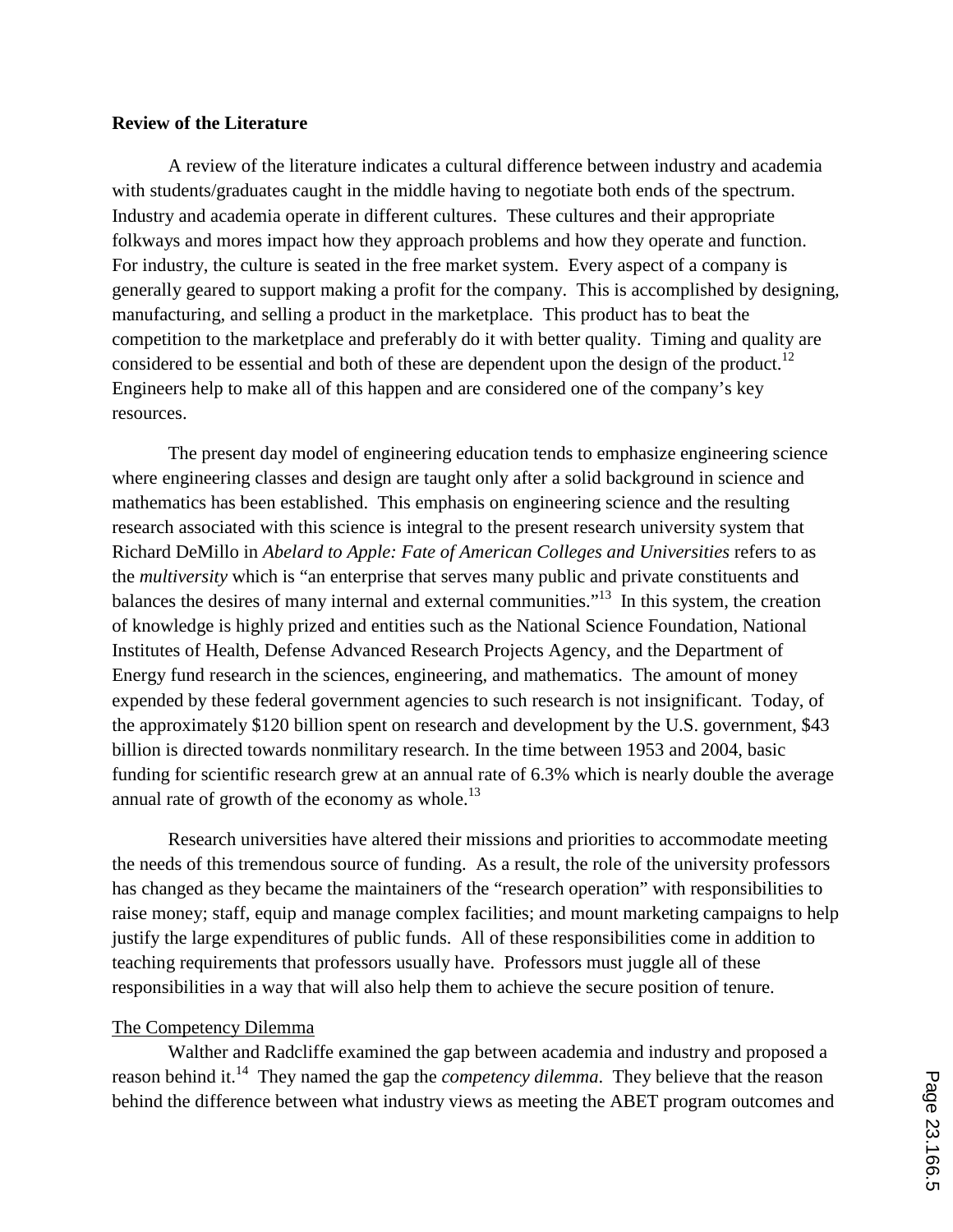what academia views a meeting the ABET program outcomes is not simply an issue of the "quality of the instructional design and teaching delivery" but is at a more fundamental level dealing with what is considered competence in both arenas, hence the term competency dilemma. The gap between industry and academia is characterized as difference in the approach to competency. Industry looks for certain traits in an employee, uses behavior-based competency tests and uses critical incident methods in evaluation. It values that an employee has a certain set of competencies and skills and has little concern as to how these competencies were achieved, just as long as they are present. Academia, on the other hand, educates for technical skills, uses academic aptitude tests for assessment and expert panels to determine desired attributes in the graduate. It aims to achieve a difference in a students' competence and skills via learning.<sup>14</sup> These differences in culture clash in the implementation of the outcomes-based form of accreditation.

Walther and Radcliffe propose a competency formation model where students form competence by a combination of learning activities, learning environment, the student disposition, extra-curricular elements, and meta-influences.<sup>15</sup> These impact social learning and the combined interaction of these entities leads to the formation of the student's overall competence. These interactions lead to the development of intentional learning outcomes, accidental competencies, and accidental in-competencies. Accidental in-competencies are unintended consequences of the curricular environments in which engineers are educated while accidental competencies are "abilities important to performance in professional practices that are not linked to targeted instruction of the stated learning outcomes of the course."<sup>15</sup>

An example of a critical incident involving accidental in-competency is discussed in the Walther & Radcliffe paper where a graduate, when in school, got into the habit of not asking questions because the instructors did not encourage questions and gave the student the impression that "engineers don't ask questions."<sup>14</sup> While the graduate was able to move through the degree program this way, the graduate ran into problems in the work environment when working on multi-disciplinary teams. The graduate found himself in meetings where the members from other disciplines frequently used subject specific acronyms that he was unfamiliar with and instead of requesting clarification up front, he tended to keep quiet and the conversations would advance to the point where the graduate was too lost to catch up.<sup>14</sup> Thus here a cultural survival skill encouraged in one setting created an attitude that was detrimental to survival in the other. The problem here was that the academic setting was the entity primarily responsible for preparing the individual to be able to function in the work setting.

#### Alternative Approaches to Address the Gap

In response to the continued concerns in student preparation, there have been a number of efforts which have attempted to change the field. On the institution level, the efforts include the *Learning Factory*, the *Conceive, Design, Implement, Operate* (CDIO) Initiative, and Singapore's new engineering university centering on innovation and design called the Singapore University of Technology and Design (SUTD). These efforts have attempted to change or establish an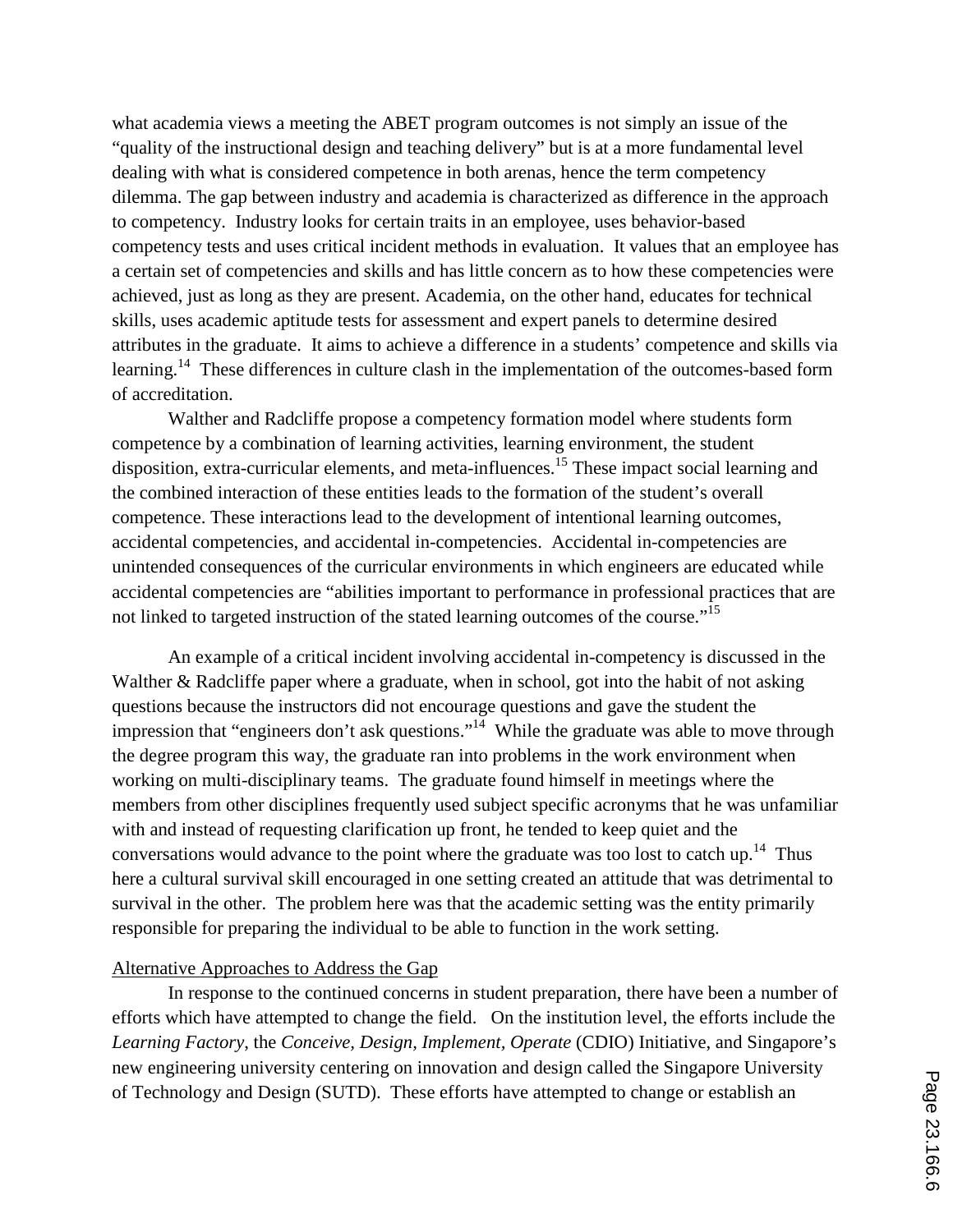engineering program where tailored design labs and/or a new curriculum are employed in an effort to produce more industry ready graduates.<sup>16,17,18,19</sup> On a smaller scale, the Boeing A.D. Welliver Faculty Summer Fellowship program was created to expose a small number of competitively selected professors from U.S. and international universities to the key elements and the business realities of industry.<sup>20,21</sup> All of these efforts have recognized a need for and have attempted to build a better connection between academia and industry. In some cases the full impact of the changes remains to be seen but in others, attitudinal changes in participants appear to indicate that the approaches are a step in the right direction of fixing miscommunication between industry and academia.

On the other hand, however, these efforts, save the Boeing Fellowship Program, require universities to make certain cultural changes that would require universities in the multiversity model to modify their priorities and raise the level of priority given to the education and teaching of the engineers in training. As mentioned previously, it is viewed that the momentum of the present multi-billion dollar research enterprise may continue to prevent such radical changes from being enacted in the near term. Is there a way to take elements from the mentioned approaches that could be deployed now and make a positive change in graduate preparedness? It is suggested that this answer may be found in other professional fields such as medicine and the military where there is a need to train an individual on methods, tools and procedures so that the individual may deal with real world issues and problems. The individual becomes a member of a distinct community of practice. In these fields, live simulation has been found to be very effective.

#### Simulation-Based Learning Approach

Simulation may be defined as "a realistic representation (model) of the dynamics or processes with which the participant interacts with the environment, applies previously learned knowledge into the decision making process, and responds with definitive decisions and actions to deal with a problem or situation."<sup>22</sup> Live simulations involve real people operating real systems. This portion of the review solely examines live simulation due to the similarity to reality that live simulation can provide using real systems and interactions with real people which is the most authentic way to develop professional skills. The military has been developing simulations for years as an instructional technique for service men and women. The DOD provides training and education for the 2.1 million members of its active and reserve armed forces, and 700,000 civilian employees. Since the 1960s, the DOD has made an investment of \$150 to 250 million each year on research and development in education, training, training devices, and training simulators. Fletcher notes "military organizations rely on education and training to prepare individuals and groups of individuals to perform extremely difficult tasks at high levels of proficiency under stressful conditions."<sup>23</sup> A classic example of live simulation is the Navy's *Top Gun* program which originated because the kill ratio for US pilots had lowered to an unacceptable level and needed to be remedied quickly. Live simulation has also played a role in the training of medical personnel in the military. Johnson, Flagg, and Dremsa discuss a study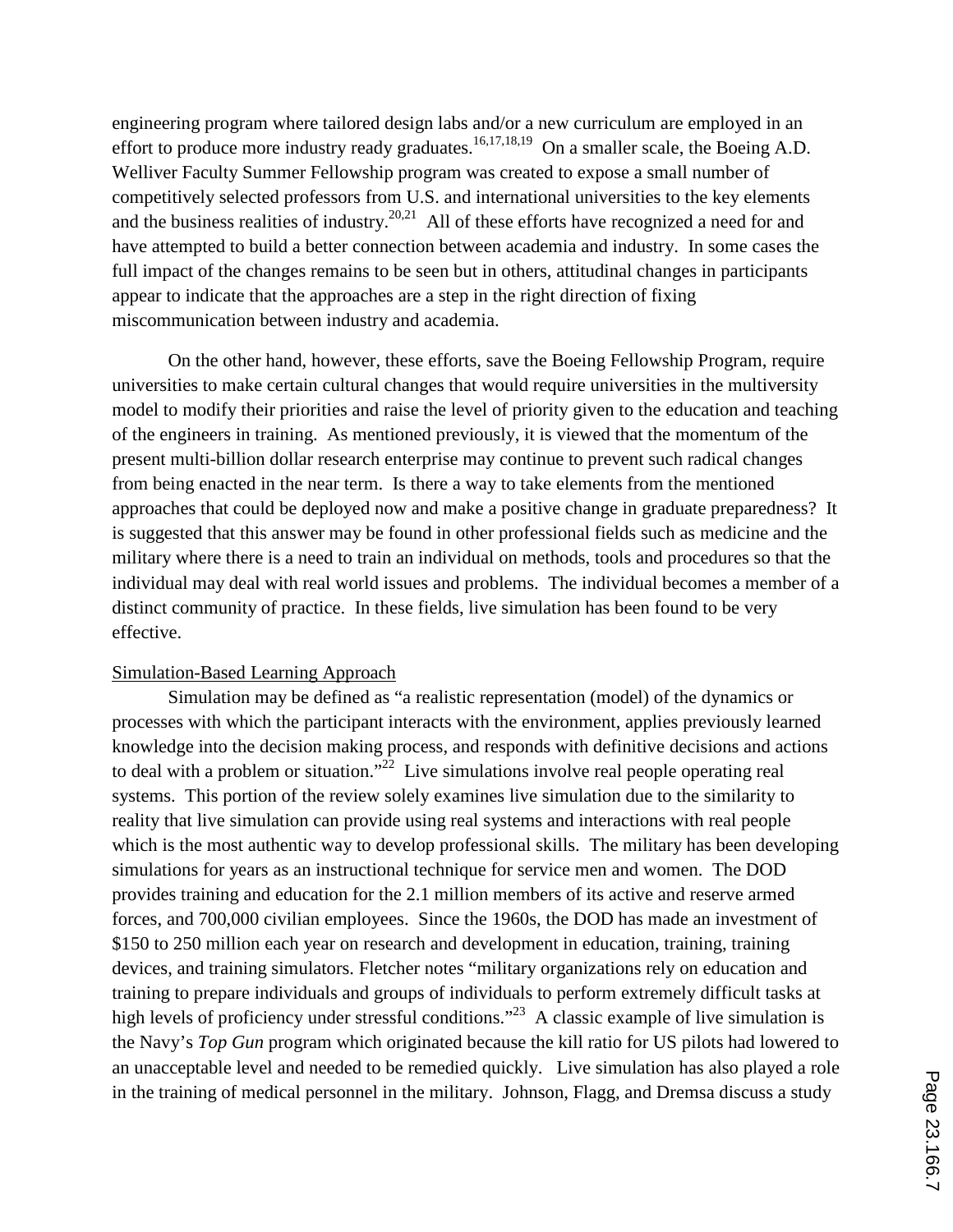exploring the effects of two approaches to training (one using a Human Patient Simulator or HPS and the other a CD-ROM) on the management of patients exposed to chemical agents.<sup>22</sup> Ziv, Wolpe, Small, and Glick present a commentary on the benefits of simulation-based medical education (SBME).<sup>24</sup> Steadman et al. discusses an experiment comparing full-scale simulation to interactive problem-based learning (PBL) when teaching medical students acute care assessment and management skills in a pre-test/post-test experiment.<sup>25</sup>

The literature on the use of live simulation in engineering education is sparse. Papers by Russell, Brestovansky, and McCullough and Debelak and Roth detail experiments in simulation in chemical engineering courses in the early 1980s, many years prior to the EC2000 ABET changes.<sup>26,27</sup> In 2007, McManus, Rebentisch, Murman, and Stanke explored the effects of live simulation on teaching Lean Enterprise Thinking at CDIO Initiative participant MIT.<sup>28</sup> Each of these studies notes increased engagement by students using simulation along with additional work required by instructors to implement such an approach.

The literature as a whole indicates that simulation can be an effective tool to replicate real life experiences and provide the student with opportunities to develop complex skills. There are very few research papers discussing the impact of this approach in engineering education. The research that was conducted as part of a dissertation effort attempted to address this issue by examining the impact of LSBL on aerospace engineering students in a capstone design class.

### **Research Questions**

The basic questions addressed by this research were:

- 1. Can the use of live simulation-based learning (LSBL) in aerospace capstone design alter student conceptions of engineering design and lead students to respond like industry professionals in the area of aircraft design?
- 2. How do LSBL students, lecture-based students, and aerospace industry professionals view aerospace engineering design?
- 3. What, if any, is the relationship between LSBL students, lecture-based students and aerospace industry professionals with regards to their conception and viewpoints of aerospace engineering design?

### **Theoretical Perspective**

Situated learning theory as described by Johri and Olds has the central aim to "understand learning as situated in a complex web of social organization rather than as a shift in mental structures of a learner."<sup>29</sup> This perspective was assumed in this study because the central aim was to address a problem with how recent engineering graduates were not transitioning as easily as desired from academia (and the ways of the academic community from the student perspective) to the industrial and government workplace (and the ways of the practicing engineer). A solution was explored in the form of LSBL which embraces the practicing engineer ways of thinking and performing as one way to bring the student into the "community of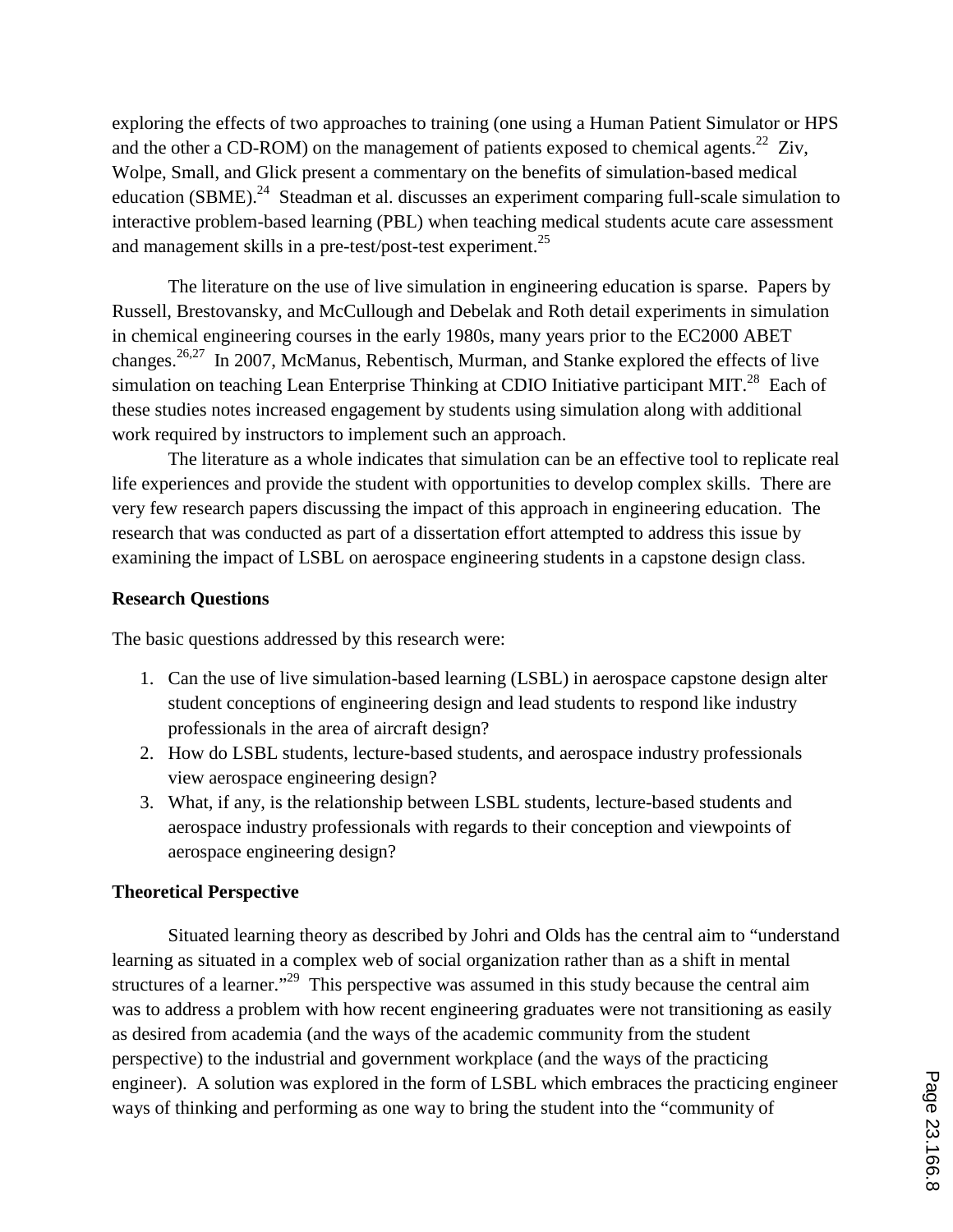practice" of the practicing engineer before graduation. The approach requires the students to interact with each other and a member of the community of practicing engineers (the instructor/facilitator) to learn approaches, methods, and ways of thinking and interacting in order to enter the community.

The LSLB model is also guided by the epistemic frame as described by Shaffer.<sup>30</sup> The epistemic frame hypothesis posits that the skills (the things that professionals do); knowledge (the understandings that professionals share); values (the beliefs that professionals hold); identity (the way that professionals see themselves); and epistemology (the ways of knowing shared by professionals) are critical factors in the development of a professional way of viewing the world. Development of the LSLB model that is guided by this frame directly addresses the professional skills that are identified as deficient by industry. Shaffer has looked at the use of computer simulations or games as manifestations of the frame. The LSLB model is the "not explored" live simulation manifestation of the epistemic frame where a live simulation based model for learning is developed with a "Top Gun" simulation approach applied to engineering education.

Implementing LSBL follows what Gee considers the necessary conditions for useful learning experiences that can be found in well-designed games where: (a) there is a specific goal at hand, (b) thinking and interpreting of the experience during and after the experience, (c) feedback, in this case, between participants including the facilitator, (d) application of previous experience which is required to even be in a senior design class, and (e) experience interpretation with others where the group experience to solve problems is key and an essential part of professional engineering practice.<sup>31</sup>

The LSBL experiment attempted to address the issue of professional skills which are interconnected to the technical skills under the Accidental Competency lens. A small duration intervention of five class periods during one semester of a capstone design class was conducted in 2011. During the balance of the 2011 to 2012 academic year, student participants were surveyed and interviewed to assess the impact of this intervention. The experiment provided a comparison of how engineering students who have had three years of predominantly lecture-style engineering training (deductive learning) compare in their design conception and engineering design views after a limited exposure to the opposite end of the pedagogical spectrum with the inductive LSBL approach.

### **Research Design**

An overall aim of this research was to explore the effectiveness of a teaching approach that could help better prepare engineers entering the workplace. The data that was obtained provided insight into the participant's thoughts and views of the engineering profession, practice, and design. To best capture the complexity of such topics, a mixed methods research approach was utilized. The instruments used for the mixed methods approach included an engineering design conception survey (taken by all participants), semi-structured interviews (conducted with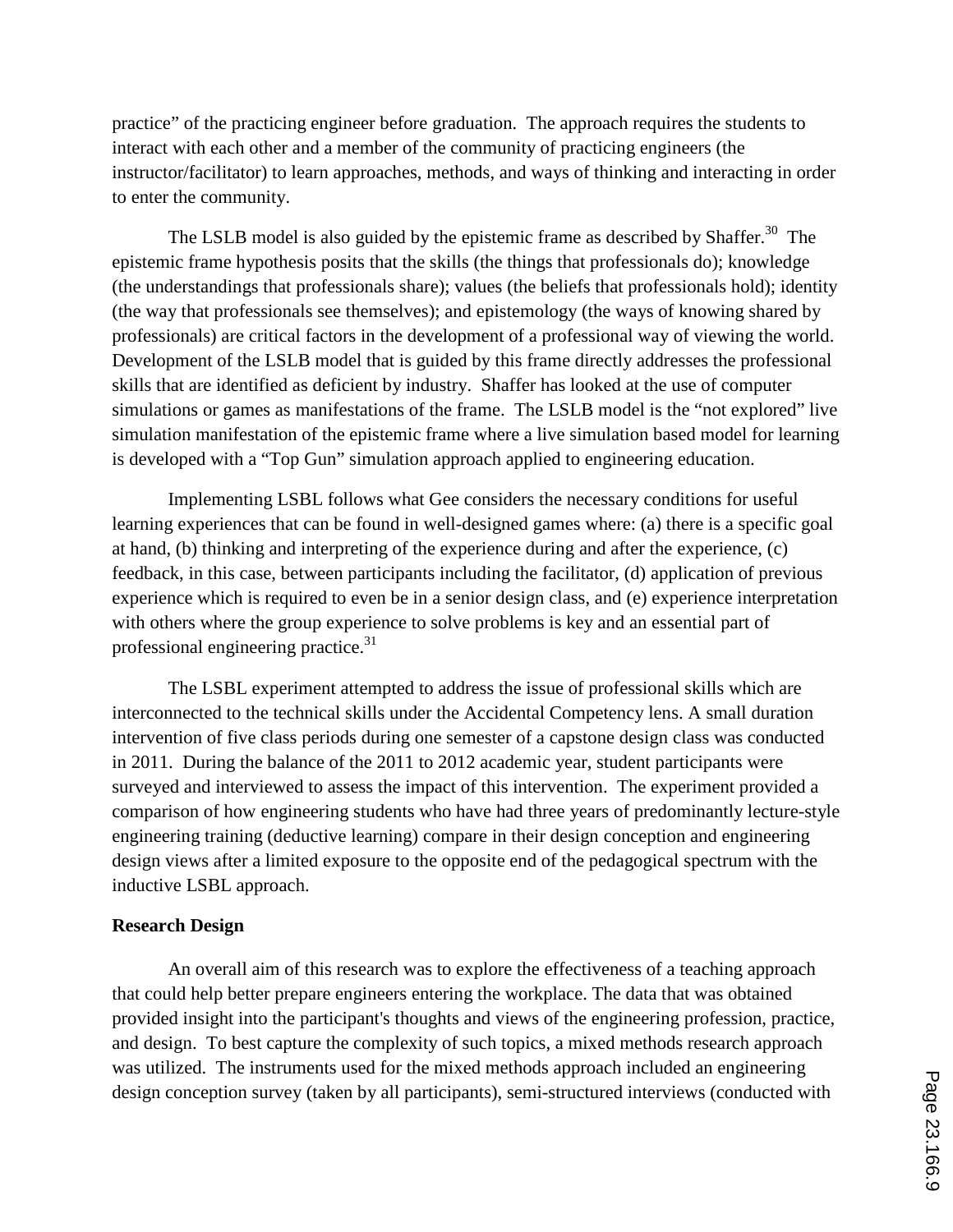a sample from each of three study group participant sets), and design presentation/project assessment using a rubric (for only the student study groups). These instruments were administered to a combination of students (an experimental and control group) who were the major focus of the study and aerospace industry professionals who's responses formed a benchmark upon which the students were compared.

The survey was administered to the professionals once and served as a benchmark while the students were given the survey four times total during the course of the study. The four student administrations of the survey included a pre-test at the beginning of the experiment, an immediate post-test after the intervention, a progress test at the beginning of the second semester of design and a final test near the end of the design class in the second semester. This allowed observation of the participants during the course of the year after the intervention in order to see the impact of the design class itself in addition to the LSBL intervention. The LSBL intervention period of the study lasted five class periods each lasting 75 minutes and took place within a three calendar week period. Both the experimental and control groups participated in the intervention at the same time during the regularly scheduled class time. The study was conducted at the beginning of the fall semester in order to minimize the number of confounding variables that could impact the results. At the beginning of the term, the students did not have any formal aircraft design instruction/experience, other than what they would have brought with them through internships, cooperative education experiences, or voluntary underclassmen participation in capstone projects such as the *Design, Build and Fly* effort. The research design provided an opportunity to see the impact of a controlled intervention on students (in a typical large university environment) who have had three years of training predominantly under the deductive learning model where emphasis is often not placed on the application of theory to real world problems.

#### The Experiment

In the live simulation, the students experienced being an aircraft design engineer for a fictitious aircraft company called *Ace Aero*. The students used a combination of electronic tools and real world role playing in order to simulate the aircraft designer experience. These real world industry level design tools included the computer CAD tool CATIA by Dassault Systems, the synthesis tool ModelCenter® by Phoenix Integration, and the aircraft design and evaluation tool Flight Optimization System (FLOPS) developed by National Aeronautics and Space Administration (NASA). The students used a combination of personal tablet notebooks, paper and pencil and workstations with the CAD software and other aircraft design analysis tools to develop their concepts. Artifacts such as memos with the fictional company letterhead were issued to the students with invitations to group meetings and notification of the latest developments on the design effort that was occurring between the simulated company and a potential US government customer.

The students assumed the role of new hires in engineering at *Ace Aero*. The experimental group was headed by the class instructor playing the role of a supervisor to the new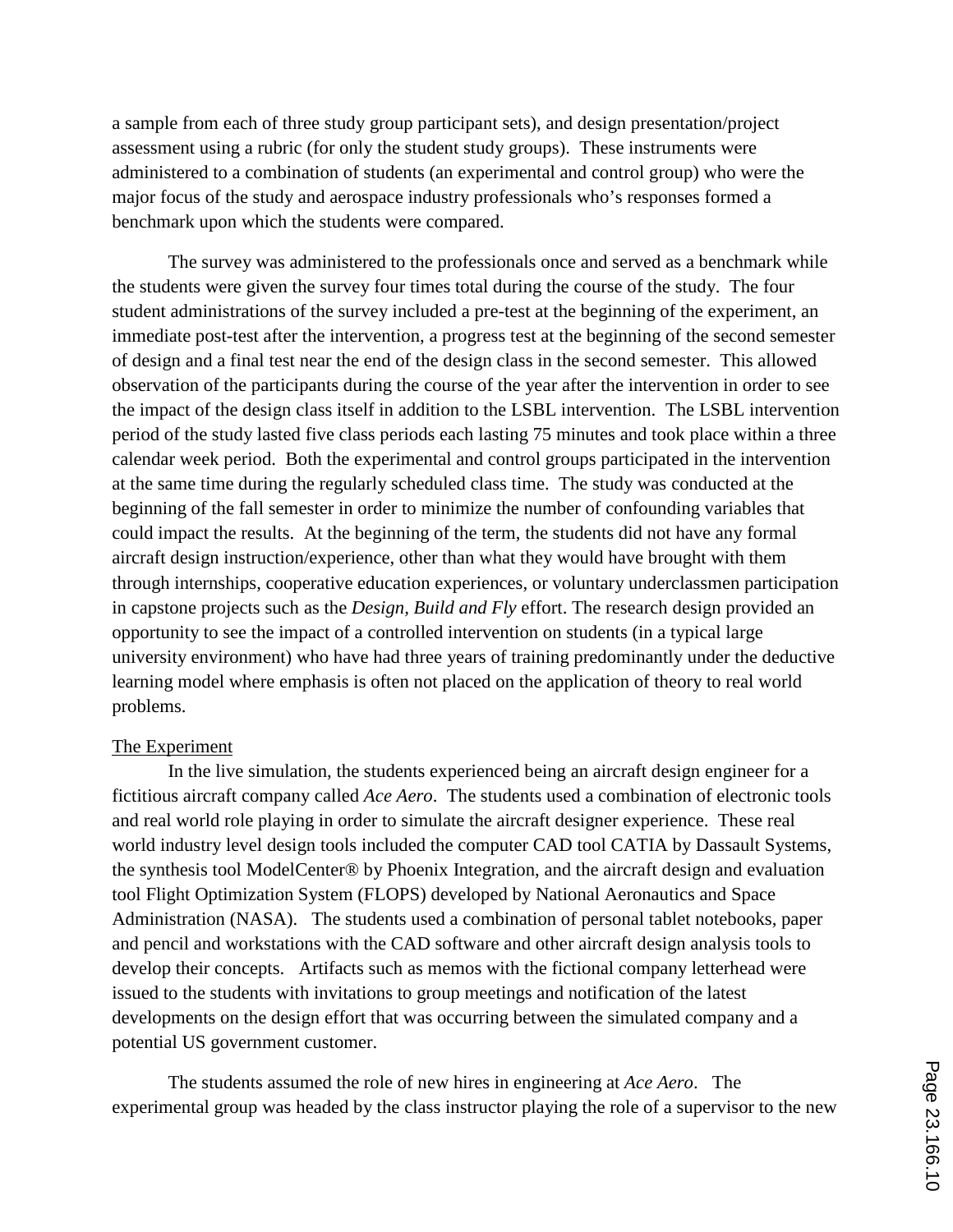hires providing assignments and direction as needed and informing the students about good industry design practices such as always being able to legitimately support all design decisions made and double checking one's work before giving it to others. In keeping the experience as real as possible, the Broad Agency Announcement (BAA) used was a real Defense Advanced Research Projects Agency (DARPA) BAA that was issued in 2008 for a submersible airplane. In the exercise itself, the students experienced an abbreviated aircraft conceptual design cycle. The exercise was broken into four stages: requirements development, brainstorming, conceptual level design analysis and CAD model development, and concept presentation. The experience started with the students working individually but very quickly being organized into teams. Once in teams, the students assumed various roles of a typical aircraft design team which included a project manager, vehicle configurator, aerodynamicist, structural designer, stability & control engineer, mass properties engineer, and performance engineer. The role of propulsion engineer was not assumed by the students since the students in this study had not completed a course on aircraft propulsion at the time of the intervention. Students could assume multiple roles. The experience allowed the students to gain experience in teamwork in a design environment to solve a difficult design problem.

The instructor or facilitator for LSBL is very important for its success. In order for the instructor/facilitator to play the role of the supervisor for the simulation and be able to demonstrate the traits of a practicing engineer, it is best that the individual have recent work experience in that arena or access to those with such experience. In this study, the LSBL instructor had extensive industry experience.

Students in the control group along with the balance of the design class (who choose not to volunteer for this study) received formal instruction on the same aircraft design content that was covered in the design exercise with the experimental group. This class followed the classic lecture style that is used in most collegiate classes including design. Typically in the design class, formal traditional lecture classes run before or in parallel with the project portion of the class.

The class lecture titles were: (1) *The Design Process*, *Requirements and Alternatives*, (2) *Choosing Aircraft Features*, (3) *Aircraft Sizing Overview*, (4) *Design Teams and Roles*, and (5) *Selling the Concept and a Case Study*. The *Design Process*, *Requirements and Alternatives* lecture covered the overall design process and how it applies to aircraft design. The lecture then covered the development of requirements and specifications followed by brainstorming. The *Choosing Aircraft Features* lecture covered an overall discussion of the different features of a design, how they work, and why they are there. *Aircraft Sizing Overview* provided a discussion of the aircraft sizing equations and how they are used. *Design Teams and Roles* introduced the students to all of the different roles on an aircraft design team, the tasks they perform and the types of products they produce. The last lecture, *Selling the Concept and a Case Study*, introduced the students to typical standards for presentations and reports expected of one working in industry. This discussion was wrapped up by a case study of the X-1 experimental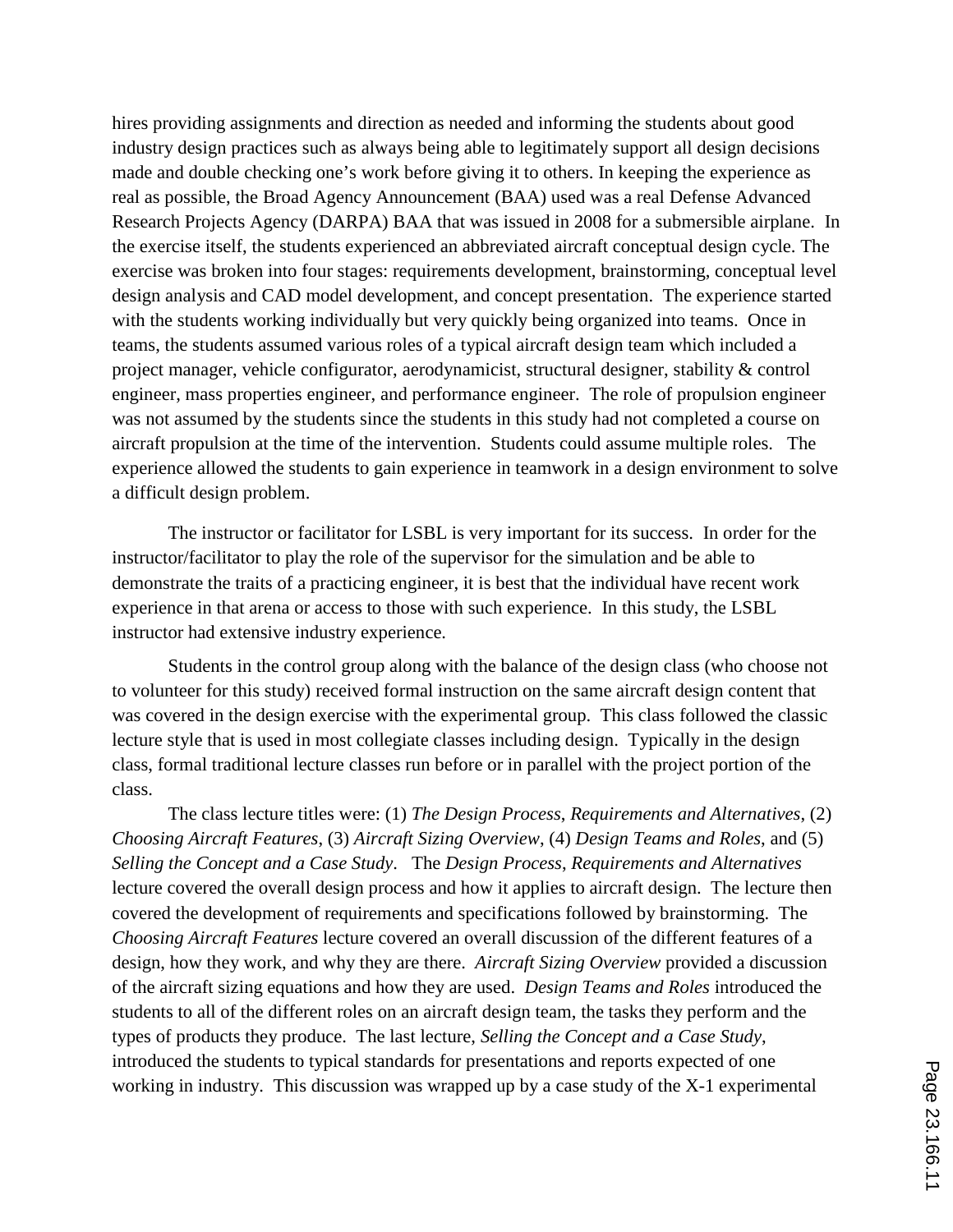aircraft that took the topics from each of the previous lectures and applied them to a real world case. In addition to the lectures, the students also saw a portion of a television mini-series that fairly accurately portrayed the aerospace industrial design environment. The instructor for this group also had extensive industry experience in addition to extensive aerospace design class teaching experience.

Cross-talk between groups and outside influences could not be totally eliminated in the experiment since the students could not be observed 24 hours a day. However in an attempt to minimize the cross-talk, the exercise was held during the same class time for both groups in different locations. The students were also requested not to talk about what they did in either class to each other during the study period.

The participants of the study were members of the 2012 senior class in Aerospace and Ocean Engineering at Virginia Tech and were enrolled in the aircraft design section of the capstone design class. The population of the design class was 59 students. Of the class population of 59 students, the study had a sample size of 53 students who volunteered to participate in the study after being briefed about it at the beginning of the 2011 academic term in compliance with Institutional Review Board requirements. Participants were randomly assigned to control and experimental groups for the study. The Control group contained 35 students with the remaining 18 in the Experimental group. Facility limitations forced the uneven split of participants between the control and experimental groups. The students stayed in these groups throughout the five class period exercise.

The professional aerospace industry participants took part in the assessment portion of the study by taking the same survey and being interviewed with applicable questions from the same protocol as the students. Their responses served as the benchmark with which the student responses were compared. These industry members all are or have been directly involved in aircraft design typically at a systems level as opposed to detailed design engineers. There were 20 industry participants on the survey and five participants in the interviews.

### Quantitative Work

The purpose of the quantitative methods section of this study was to provide insight into the participants' conceptions of engineering design. Conception can be defined as the sum of a person's ideas and beliefs concerning something. An example of the examination of conception relative to engineering design has been the work by Mosberg, Adams, Kim, Atman, Turns, and Cardella which assessed the conceptions of the engineering design process with advanced practicing professionals.<sup>32</sup> As part of this study, the authors created a survey that was derived from the efforts of Newstetter and McCracken which explored novices' conceptions of design.<sup>33</sup> The Mosberg et al. Design Conception Survey contains two parts. The first part of the survey examines the respondent's ideas about design and requires the respondent to select the six most important and the six least important design activities from a list of 23 items. The second part, examines respondent's definition of design as the respondent answers 27 Likert scale items. The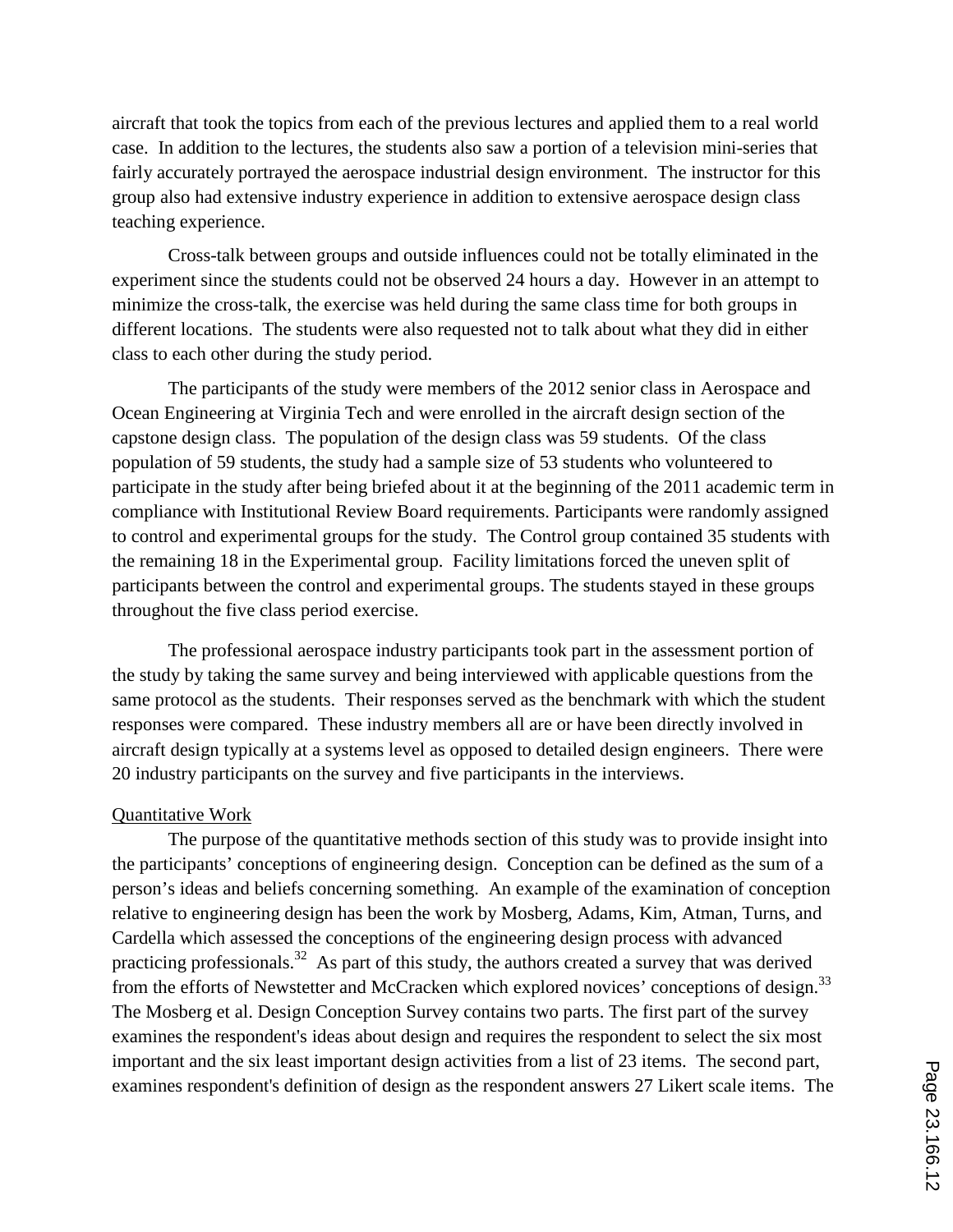instrument has been used to illustrate the differences between experts and novices and was one of the tools utilized in the Academic Pathways Study or APS.<sup>34</sup>

The independent variables in this portion of the study were the three participant groups (experimental, control, industry). The dependent variables were the responses to the areas of the most important and least important design activities and the respondent's definition of design as measured with the Likert scale questions of Part 2 of the survey. Limitations of the survey were that even though the survey was designed to measure conception, the respondent was limited and somewhat guided by the options listed on the survey. These may not fully reflect the respondent's conception of engineering design. To help address this, the survey did provide the option for the respondent to provide additional comments and add design activities.

The questions used in the survey addressed content validity in that they presented a student's knowledge of design; construct validity in that selection of the most and least important design activities gave some insight into the student's reasoning; and criterion validity in that we also gained some insight into how the students might perform in the future by comparing their responses to the aerospace professionals.<sup>35</sup> The instrument also provided insight into the student's views of the professional skills.

The statistics program SPSS was used for a large portion of the statistical analysis of the survey results. Relative to the first part of the survey involving the selection of most and least important design activities, it was desired to compare which items were selected by the various groups and the order of importance as determined by each group, as such the rank correlation statistic, Kendall's Tau, was used. This non-parametric test was applied to each of the obtained datasets. It was assumed that a correlation of 0.2 was a weak correlation between the student group and the professionals, 0.5 was moderate correlation between the student group and the professionals, and 0.7 or larger was considered to be a strong correlation between the student group and the professionals. In addition, 95% error bands for the correlations were estimated using the bootstrap re-sampling method. This bootstrap analysis with Kendall's Tau was conducted by Jonathan Stallings of the Laboratory for Interdisciplinary Statistical Analysis (LISA) at Virginia Tech using code that was written in the R programming language.

The results of Part 2 of the survey were checked for normality using the Kolmogorov-Smirnov and the Shapiro-Wilk tests. Based upon the results of these tests, it was determined that the data sets did not meet the normality requirement necessary to use parametric statistical tests. As a result, the non-parametric independent samples Kruskal-Wallis statistical test was used to compare the two student groups with the aerospace industry professionals. The Mann-Whitney U test was used to do pairwise group comparison. Though this is an independent samples method and all the pre-post comparisons are dependent, the Mann-Whitney U can indicate overall increases or decreases in a study group from one time period to the next which is consistent with the aim of performing multiple post tests.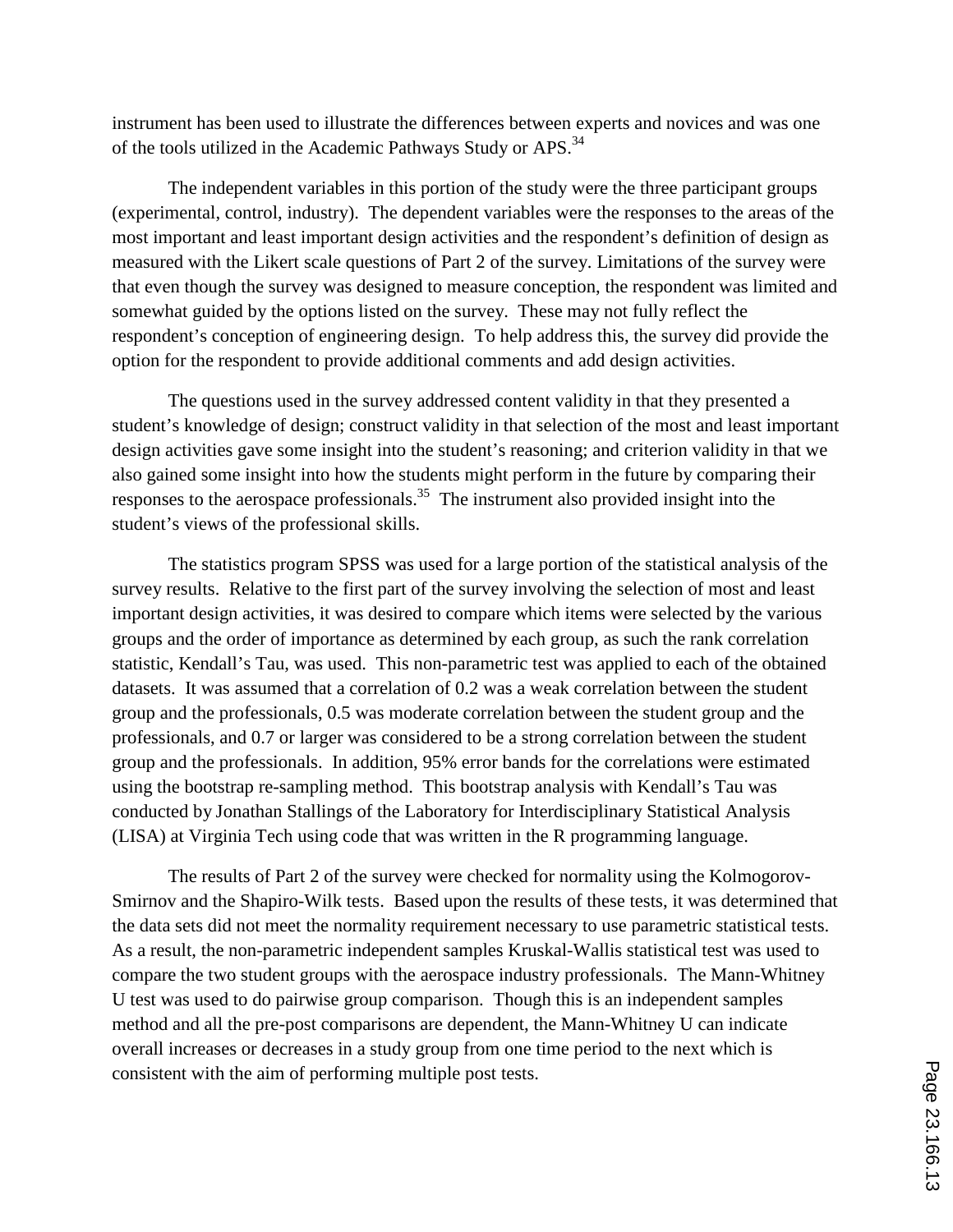Copies of the end of the first semester team design reports and presentations were obtained as evidence of the students' design learning during the semester. This gave some insight into the longer term impacts of the intervention on the participants as design reports and presentations from groups that consisted of mostly experimental group participants were compared to groups that consisted mostly of control group participants. (Due to the structure of the regular design class it was not possible to have 100% experimental student and 100% control student design groups for the balance of the design course following the intervention period.) A modified version of rubrics geared towards capstone design courses and developed under the Transferable Integrated Design Engineering Education (TIDEE) Consortium effort were used to evaluate the reports and presentations.<sup>36</sup>

#### Qualitative Work

The purpose of the qualitative methods section of the study was to provide additional insight into the thoughts and views of the participants that could not be obtained by the questionnaire alone. A 16 item protocol was created, tested, and modified during a pilot study. The protocol can be broken into three main groupings. Group 1 contained six questions exploring the participants' view of the exercise or class, depending upon the group the participant was a part of. Group 2 also contained six questions which explored the participant's view of various aspects of aircraft design such as teamwork and the design process. Group 3 contained four questions and these overlapped portions of the design conception questionnaire where the respondent was asked to select a single most important and single least important design activity from the list that was provided in the questionnaire and provide an explanation for why that selection was made. The last three questions asked the respondent to provide interpretation of select questions from Part 2 of the questionnaire. A minimum of eight audio recorded semi-structured interviews (four from the control group and four from the experimental group) were conducted with the student participants. The interviews were conducted by experienced engineering education interviewers with aerospace engineering backgrounds.

As with the quantitative portion of the study, interviews were conducted with members of industry and served as a benchmark upon which the student interviews were compared in the mixed methods portion of the study. Invitations were sent out to a number of prospective interviewees. A total of five interviews were conducted with the members of industry who also completed the questionnaire described in the Quantitative section. The interview protocol was the same as that of the students minus the Group 1 questions which did not apply to the industry professionals. A combination of phone interviews and email interviews were used in order to increase the likelihood of industry participation by providing multiple options to prospective interviewees.

After the interviews were conducted, they were transcribed. A discourse analysis was then used. The transcripts were examined to look for trends among the different participant groups during this stage of the study. These trends were then compared between groups in the mixed methods portion of the study where the results were merged with the quantitative results.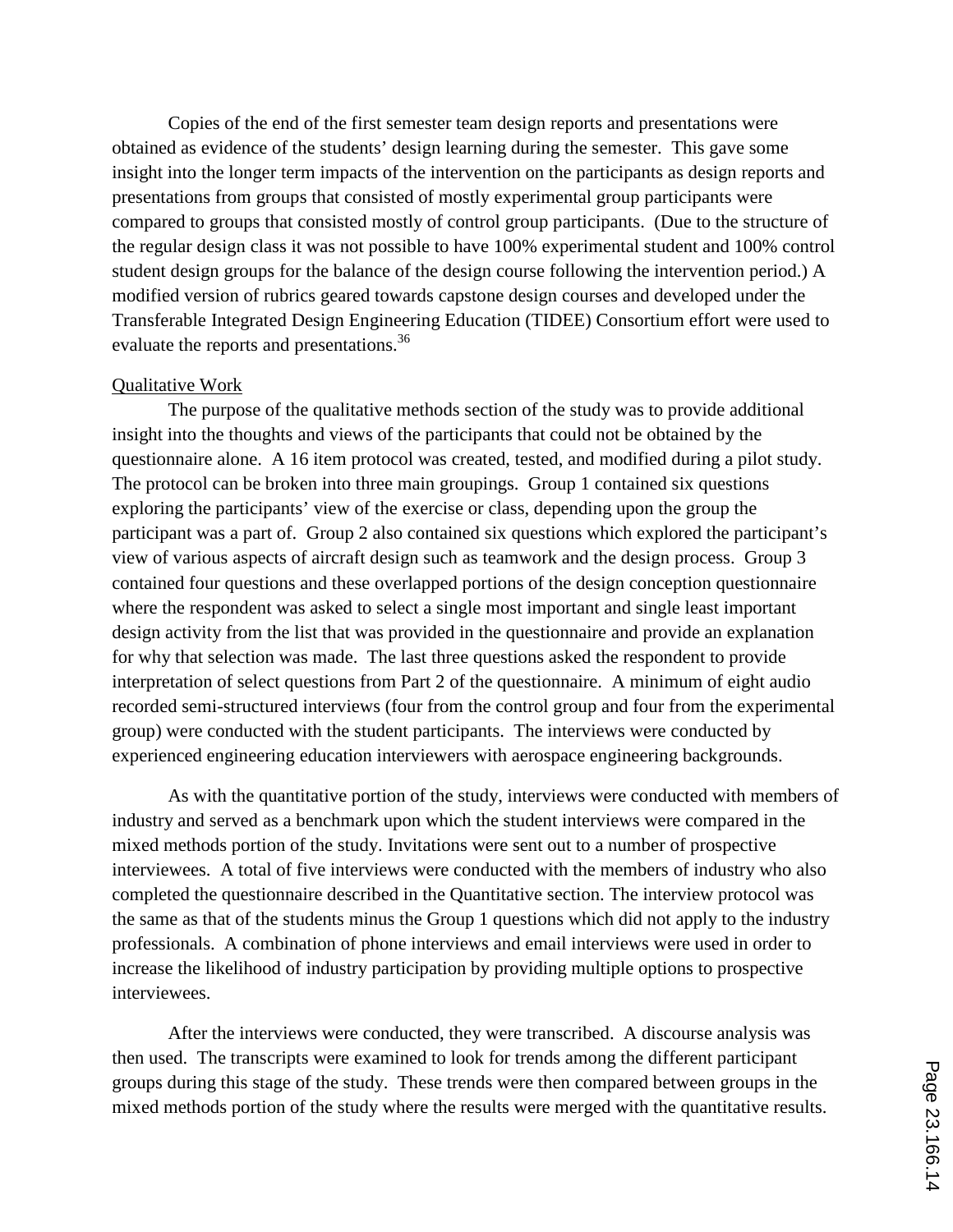Initial codes developed by the lead researcher during discourse analysis were cross-checked by two other independent researchers with qualitative data analysis experience. This coding was refined to include minor modifications suggested by both researchers. Limitations to this overall interview approach were that participants' insights were limited to those areas and topics explicitly asked for in the interviews and any additional comments that arose as a result of interviewer prompting in the semi-structured interview format. As such, some insights and perspectives of the participants as expressed in language had the potential to be missed. Interviewer rapport and thoroughness were essential in minimizing the occurrence of this.

#### Mixed Methods

The purpose of the mixed methods section of the research design was to combine the results of both the qualitative and quantitative research to determine if the combination of both sets of data revealed any sort of relationship between the experimental, control and industry professionals groups. In particular, responses relating to the professional skills of communication, teamwork, and problem solving were examined.

To achieve this merging of the data, a *side-by-side comparison for merged data analysis* as described by Creswell and Plano Clark was used. In this approach the quantitative results and the qualitative findings are presented together in a discussion or summary table for comparison. Similarities between the industry benchmark and either student group could be viewed as an indication that either approach (live simulation or lecture style) helped students to think and present themselves in a manner similar to a practicing engineer. $37$ 

As described by Creswell and Plano Clark, challenges to validity for the merged data could be categorized under the headings of data collection, data analysis, and interpretation.<sup>37</sup> To address data collection issues, samples for the qualitative and quantitative analyses were drawn from the same population. Separate data collection procedures were utilized for the quantitative and qualitative portions of the study. There was some triangulation achieved by having some of the same questions asked in both the qualitative and quantitative parts of the study. Member checking, where the final transcription and themes were taken back to the interviewee for review, was used to ensure accuracy.

### **Findings**

Quantitative findings indicated that the LSBL intervention did have an impact on the student conceptions of aerospace engineering design while the qualitative findings indicated that students found the LSBL approach engaging and that they also had maturing views of aerospace engineering design that were greatly influenced by a combination of their academic experiences and their engineering work experiences such as co-op experiences and internships. The results also indicated that the basic  $P_JBL$  approach of the regular aircraft design class can help the students to respond in similar fashion to the aerospace professionals over the course of a year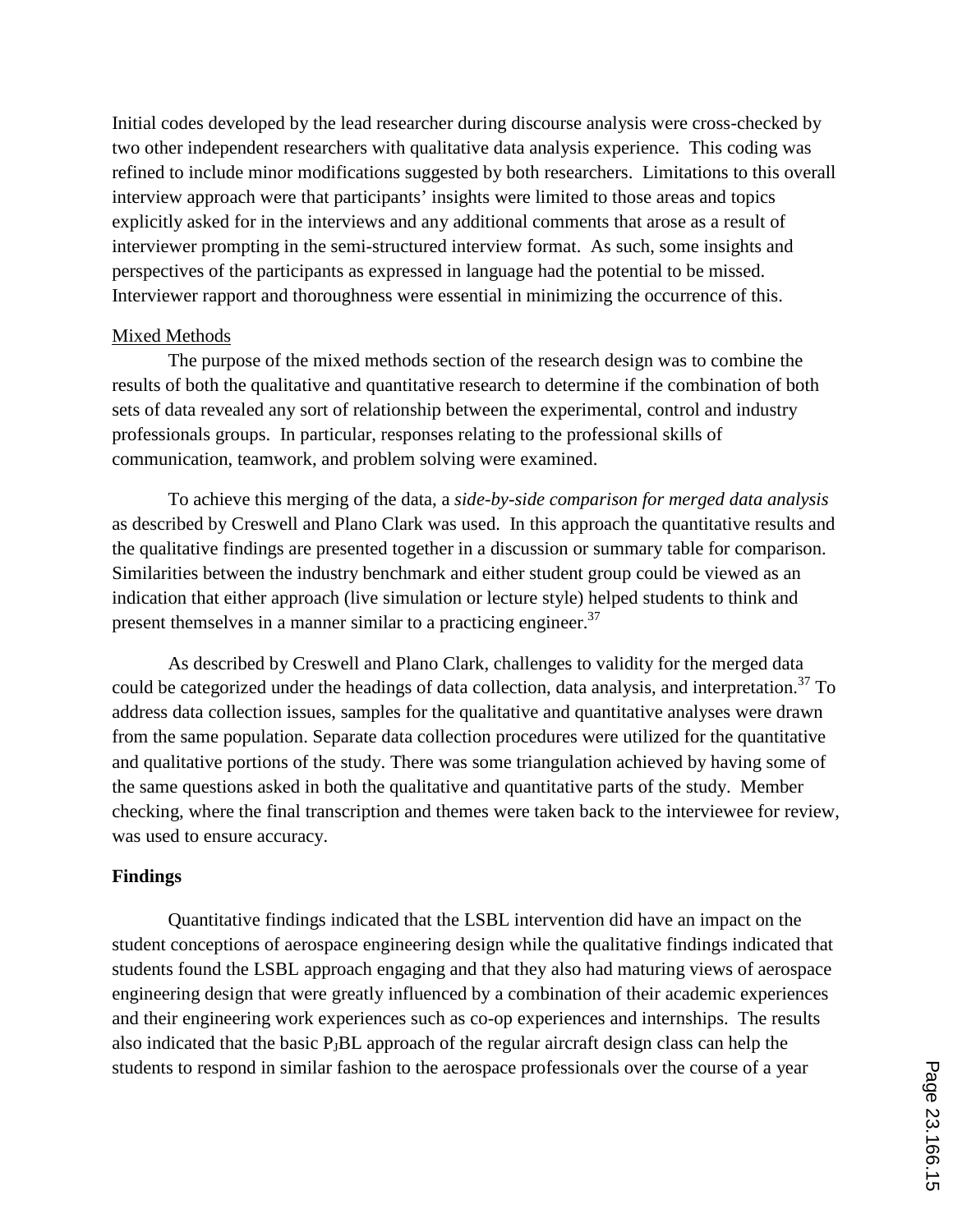long aircraft design course but that the LSBL approach did help students to achieve higher levels of agreement with the professionals in their answers at a quicker rate.

### Survey Part 1

Figures 1 and 2 illustrate the participant responses during the second milestone of the study where the four key milestone periods of the study were the Pre-Test (just before the five class intervention), Post-Test 1(right after the five class LSBL intervention period), Post-Test 2 (end of the first semester), and Post-Test 3 (just before the end of the year long regular aircraft design course). The arrows indicate shifts in ranking of the design activities between the Pre-Test and Post-Test 1. Following the Pre-Test, the selections of the experimental and the control groups became closer to the professionals as time went on, as one would expect. *Understanding the problem* remained a top or near top selection by all groups for most important while *abstracting* was a common selection for the least important design activity.

| <b>Control Group</b>             |                                |
|----------------------------------|--------------------------------|
| <b>Pre-Test</b>                  | Post-Test 1                    |
| $(n=35)$                         | $(n=35)$                       |
| <b>Most Important</b>            | <b>Most Important</b>          |
| Understanding the Problem (25)   | Understanding the Problem (25) |
| Testing (23)                     | Communicating (21)             |
| Communicating (21)               | Identifying Constraints (19)   |
| Least Important                  | Least Important                |
| Abstracting (26)                 | Decomposing (23)               |
| Decomposing (25)                 | Abstracting (21)               |
| Imagining (24)                   | Visualizing (19)               |
| <b>Professionals</b><br>$(n=20)$ |                                |
| Most Important                   | Least Important                |
| Making Trade-Offs (15)           | Abstracting (19)               |
| Understanding the Problem (14)   | Decomposing (12)               |
| Identifying Constraints (14)     | Imagining (11)                 |
| Communicating (12)               | Building (11)                  |

Figure 1. Control Group Least and Most Important Design Activities at Post-Test 1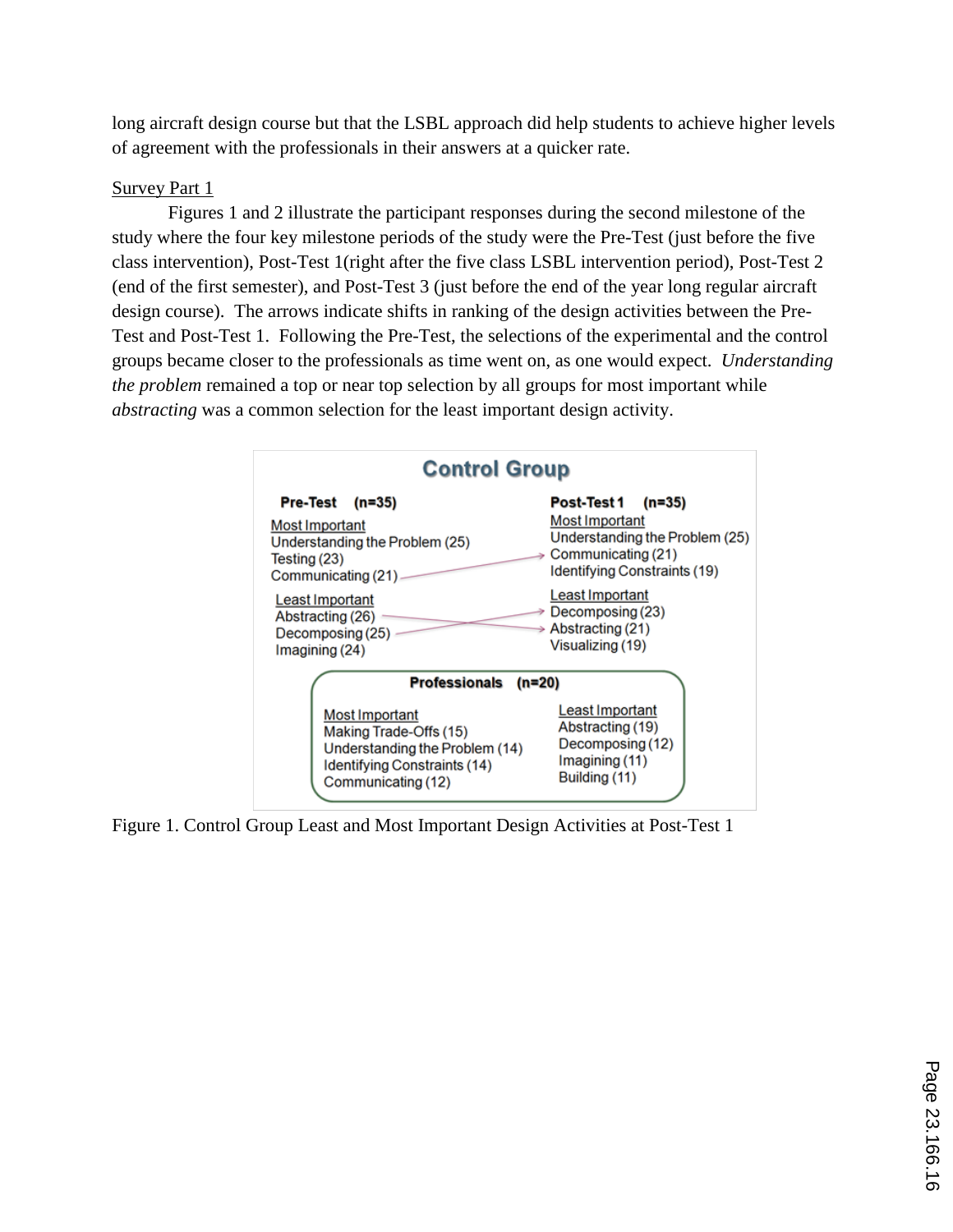

Figure 2. Experimental Group Least and Most Important Design Activities at Post-Test 1

Figure 3 graphically illustrates mean bootstrapped Kendall's Tau results. The bootstrap results in Figure 3 involve an ordering that combines both the least important and the most important activities selected into one dataset per group with the least important items treated as negative values and the most important items treated as positives. In this case, a zero count can occur if the option was not chosen by any of the respondents as a least important or a most important activity or when an equal number of respondents picked an item as least important as those who picked it most important. Relative to ranking, which is being analyzed in this Kendall's tau analysis, neither situation would impact the top most important and the top least important rankings.

 Results indicated that the students were comparable during the pre-test period, diverged somewhat after the intervention and then merged back together at Post-Test 2 (end of the first semester) and leveled off around the 0.6 correlation range for the rest of the design course. The bootstrapping results, also showed differences between the experimental/professional results and the control/professional results, when comparing the two. However, when examining the confidence intervals (in essence the error band) of the experimental/professional results and the control/professional results, the differences between the two groups were not statistically significant. This could be due in part to the fact that non-parametric statistical tests such as Kendall's Tau, though appropriate for this analysis, are not as powerful at detecting small differences, such as those seen here. This in turn can make it difficult to reject the null hypothesis with this test and indicate a statistically significant result between items. Refinement of the design conception survey itself could also be done to draw out more differences between groups.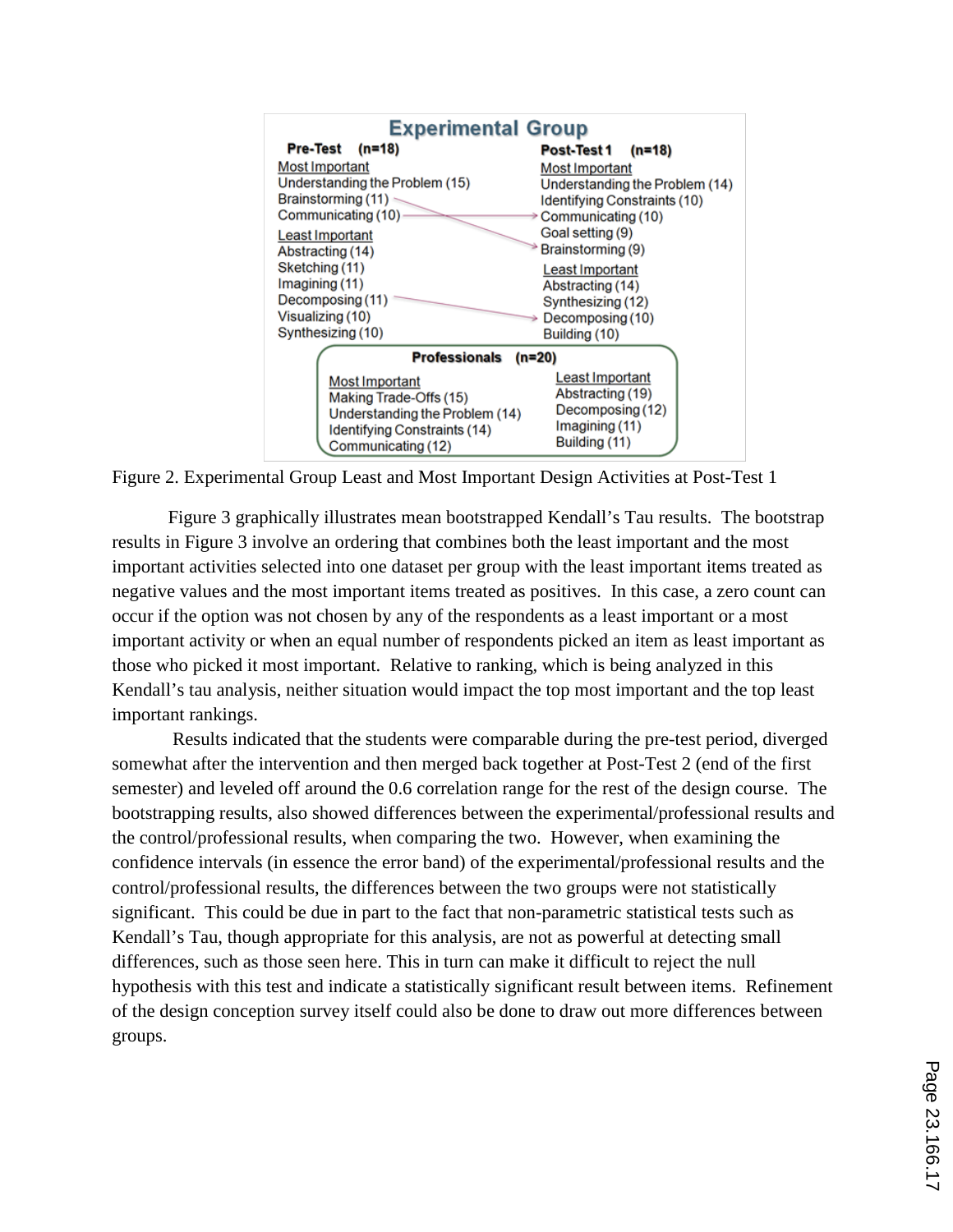

**Student/Professional Design Activity Correlation**

*Figure 3*. Combined Bootstrap Kendall's Tau Rank Comparison Values Over Time

The combined effects of the most and least important items indicate that between the Pre-Test and Post-Test 1, the experimental group students made selections that more closely matched the professionals (a positive tau correlation change of 0.108) than the control group (a positive tau correlation change of 0.054). This was the largest separation between the experimental and control group results. By the time of Post-Test 2, we see that both the control and the experimental groups continued to make selections that more closely matched the professionals but showed a lower level of improvement than that which occurred just after the intervention (i.e. Post-Test 1). After the first semester of the design class (time of Post-Test 2), the plot shows that both groups leveled off or slightly decreased in correlation with the professionals. We see that the experimental group appears to move to higher correlation (better matching) with the professionals at a faster rate than the control group during the time of the five class LSBL intervention.

#### Survey Part II

The second part of the survey contained 27 Likert scale questions (5= Strongly Agree, 4=Agree, 3=Neither agree nor disagree, 2=Disagree, 1=Strongly Disagree) relating to design. Results for both the experimental and control groups were compared to the professional responses using Kruskal-Wallis for the Pre-Test, Post-Test 1, Post-Test 2, and Post-Test 3.

The experimental and control group results were also analyzed separately using the Mann-Whitney U test. The Pre-Test results were compared to all of the subsequent Post-Tests individually for both the experimental and the control groups. In both analyses, each question was analyzed as a separate statistical test. In the case of the Mann-Whitney U test, the student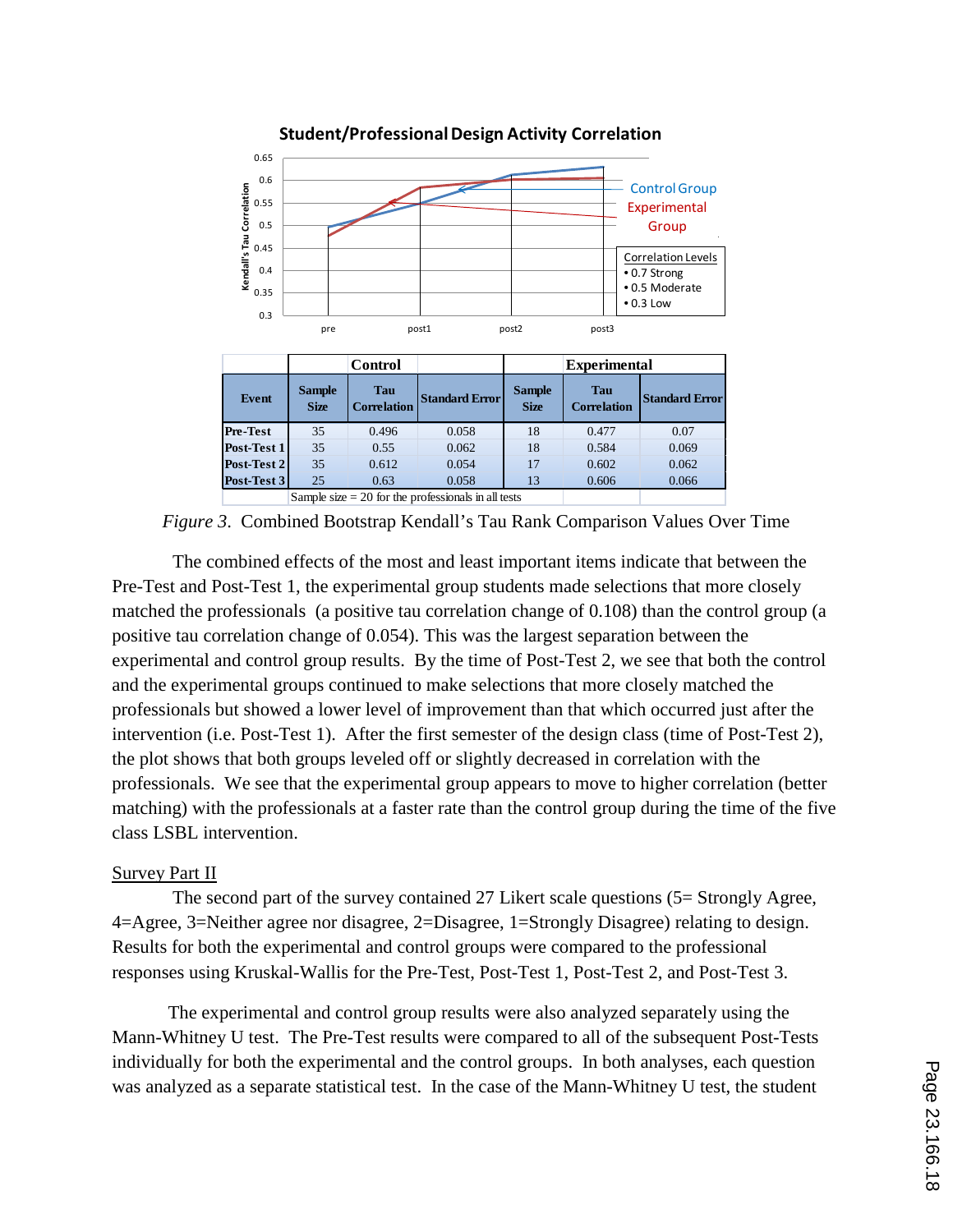groups were compared as a whole as opposed to treating the analysis as a series of individual related samples comparisons looking at each individual participant. This was done since results of the survey were tracked from a group level and not on the individual participant level. As such, the results presented reflect changes in the study groups as a whole but do not necessarily capture individual performance, where for instance one respondent might switch in view on a particular item from a positive Likert scale response to a negative for one while another respondent might have made a similar change but in the opposite direction from negative to positive. The net effect of that would be that the two results neutralize each other from a group statistic standpoint even though there were individual changes.

As mentioned previously, of the 27 questions, there were nine statistically significant results all indicating statistically significant difference (with a 95% confidence level) between one or both of the student groups and the aerospace industry professionals. Figures  $4 - 6$ illustrate the changes in experiment and control group attitudes towards the questions asked in Part 2 in relation to the professionals. The professional mean response is provided for comparison to the student mean responses at each of the study milestone periods (pre=Pre-Test, p1=Post-Test 1, p2=Post-Test 2, p3=Post-Test 3). The statistically significant pairings are signified by an asterisk. The arrows on the charts illustrate the trend of the student responses over the course of the study. For example in Figure 4, the pairing Experimental Group/Professionals was strongly statistically significantly at the Post-Test 1 (p1) milestone to the *p*=0.008 level. The mean Experimental Group value was 1.61 while the mean Professional value was 2.6 for this question. In this example at the Post-Test 2 milestone, the experimental group-professional pairing (Experimental Group mean value of 1.76) was also found to be statistically significant to the 95% alpha level.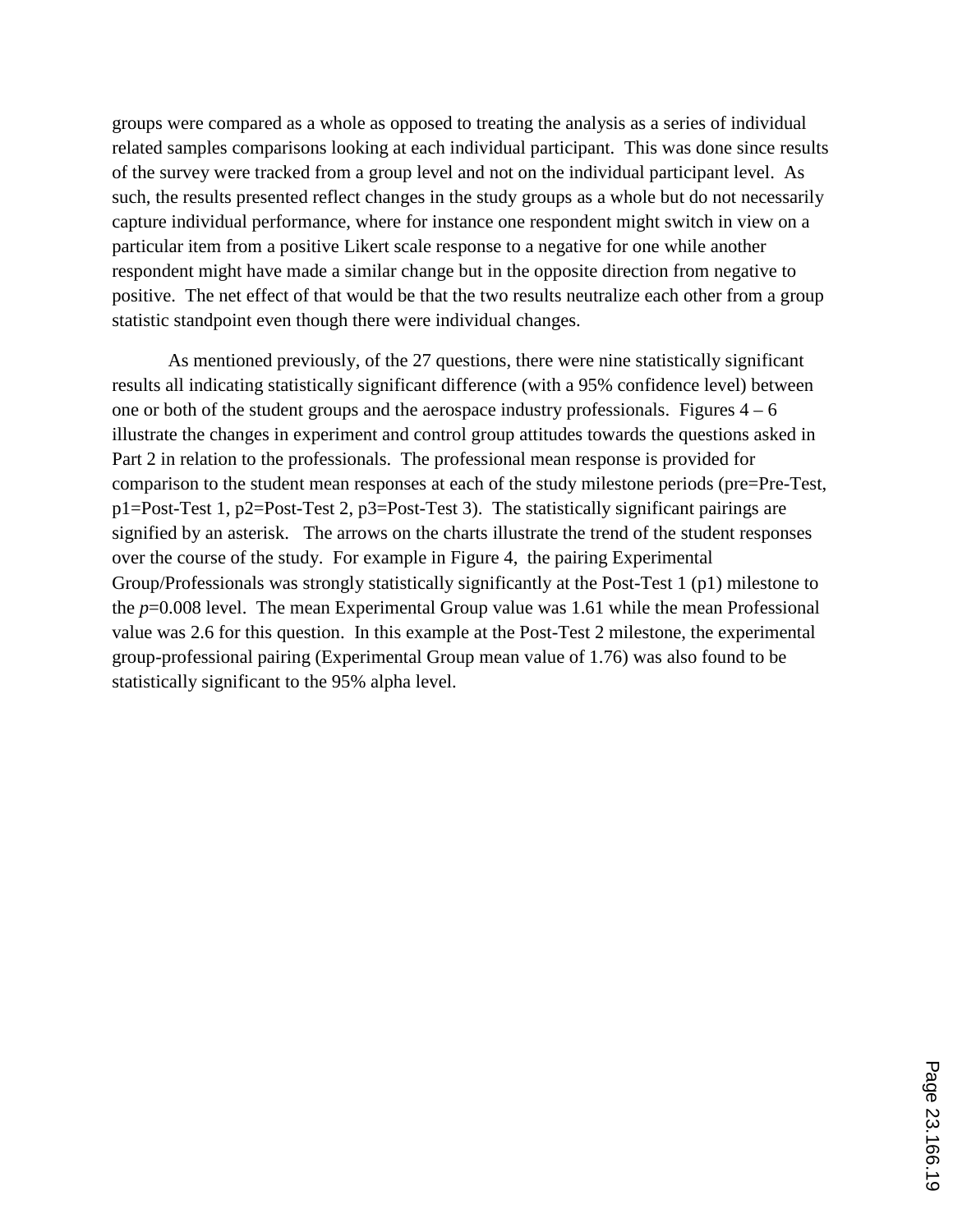• Survey Question 1: "Good designers get it right the first time"



*Figure 4*. Design Conception Survey Part 2, Question 1 Results

When examining each student group individually for the period from Pre-Test to Post-Test 1, it was found that there were only two statistically significant pre-post pairs illustrated in Figures 5 and 6:

• Survey Question 4 regarding "Visual representations are primarily used to communicate the final design to a teammate or the client" for the experimental group with the result  $U=137.5$ , *N*=37, *p*=0.0172.



*Figure5*. Design Conception Survey Part 2, Question 4 Experimental Group Pre-Post Results

• Survey Question 14 regarding "Design defines engineering. It's an engineer's job to create new things to improve society" for the control group with the result *U*=764.0, *N*=69, *p*=0.029.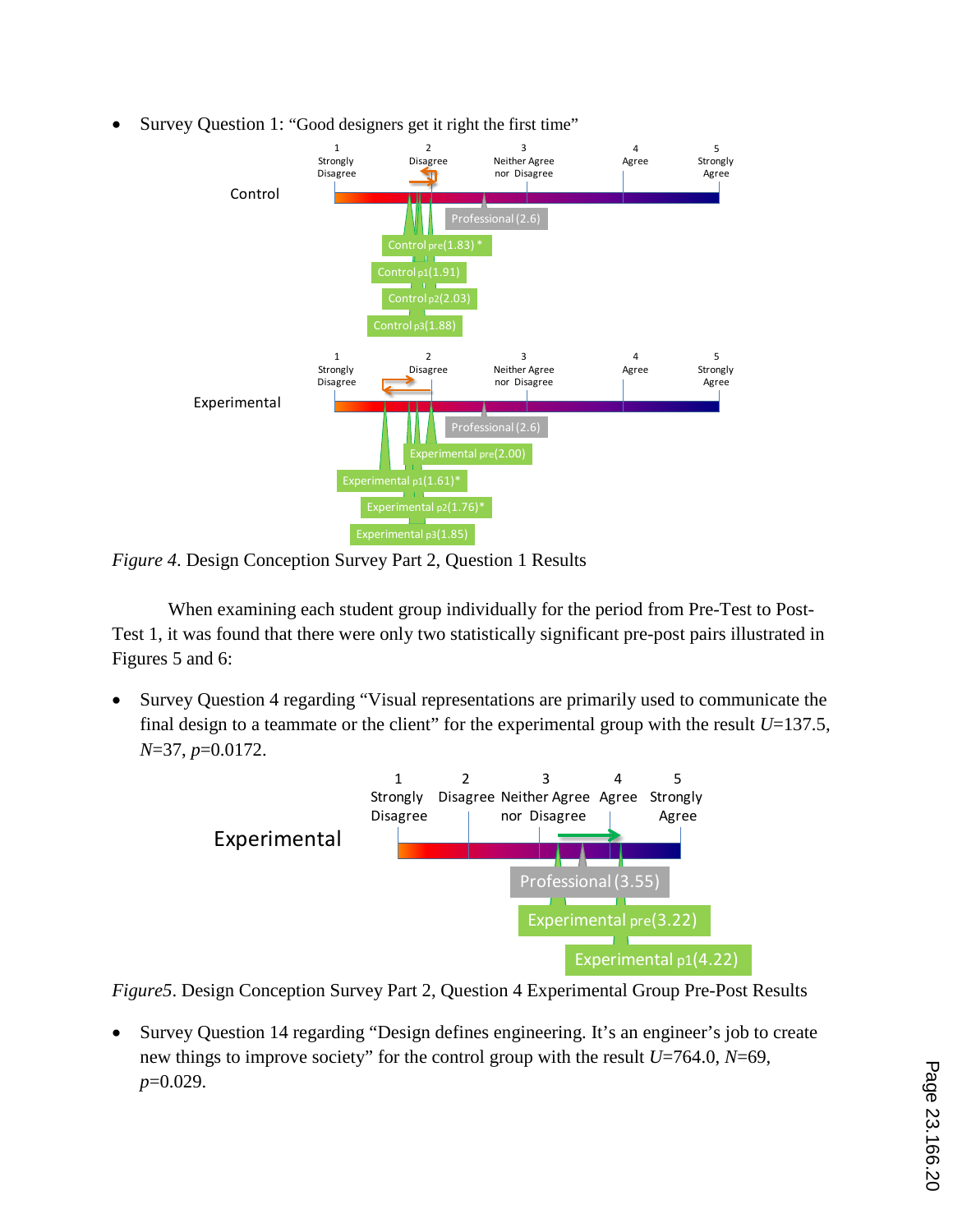

*Figure 6*. Design Conception Survey Part 2, Question 14 Control Group Pre-Post Results

### Design reports and presentations

The design reports and design presentations of these groups were evaluated at the end of the first semester of design using the modified version of the TIDEE rubrics. Two design teams, one consisting of a majority of experimental group participants and one consisting of a majority of control group participants, had the top two average TIDEE rubric scores. The mostly control group participant design team (which had a large number of students with industrial internship experience) had the highest average score of all teams.

#### Interviews

Interviews were conducted with eight student participants (four experimental group students / four control group students) and five aerospace engineering professionals using the protocol discussed earlier. All interviews were voluntary and student interview participants were compensated with a \$25.00 University Gift Certificate for their time. From analysis of both sets of student interviews, a number of consistent themes emerged from the two student groups. These overall themes included a view of industry (views of industry and how it works), a view of university (views of academia and how it works) , the gap between university and industry (expressions of disconnect between university preparation and industry expectation), engagement (items relating to feeling engaged in the class or exercise), disengagement (items relating to feeling not engaged in the class or exercise), lecture benefits (expressions of the benefits of the lecture format of teaching), new technical understanding (new technical insights and understanding gained in the class or exercise), experimental class areas for improvement (areas where the LSBL class could be improved), lecture class areas for improvement (areas where the lecture class could be improved), and inductive learning (comments that relate to an inductive learning experience). In general students in the LSBL class found it to be engaging, useful and a little too fast paced. Relative to the control class, the students felt that the class was well organized and that important information was presented but that the lecture itself was not the most engaging experience at times.

An interesting find during the interviews was the theme of a gap between industry and academia. An example of this theme was given by one of the students with industry internship experience who was part of the experimental group: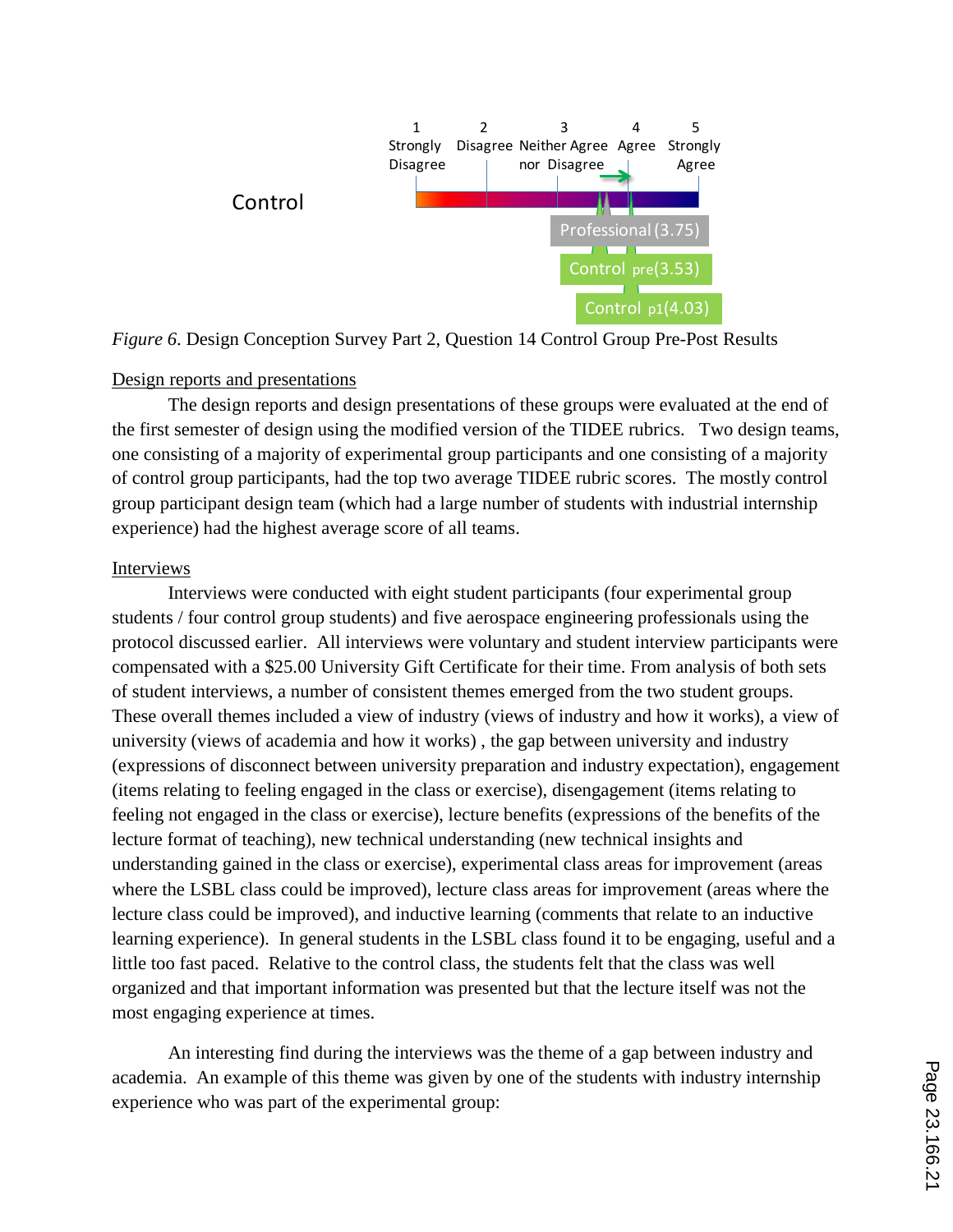*You've got no idea, you know, from your classes how to go in and work with the company. I mean you've got that critical thinking ability and the analytical skills but it's still like there's such a huge gap between some of the internships I've had…*

Here we see that a student participant volunteered that in summer internship experiences, he had encountered the very issues raised by this research. This sentiment was also expressed by other student participants who found a distinct difference between their university training and what was expected of them in the work world.

# **Discussion**

Revisiting the research questions in light of the data collected, the following responses and conclusions were made:

# *Research Question 1:*

Can the use of live simulation-based learning (LSBL) in aerospace capstone design alter student conceptions of engineering design and lead students to respond like industry professionals in the area of aircraft design?

# *Response:*

- Yes, LSBL can alter student conceptions of engineering design and lead students to respond like industry professionals in the area of aircraft design.
- LSBL experienced students made more rapid improvements in ranking the importance of various design activities than the control group students when compared to a sample of aerospace industry aircraft design professionals.
- Student views evolved over the course of the regular design class and became more like the sampled industry professionals.

# *Research Question 2:*

How do LSBL students, lecture-based students, and aerospace industry professionals view aerospace engineering design?

*Response:*

- Both LSBL and lecture based students with design or industry experience held comparable views of aircraft design to the aerospace professionals.
- Aerospace design professionals viewed aircraft design as a mixture of science and art. They viewed teamwork, compromise, and communication as all playing an important part in the mix of design and analysis.
- Both interviewed student groups valued communication, interpersonal skills, professionalism and compromise as being key parts of teamwork. They also viewed teamwork as playing an important part in design as it is practiced in industry.
- All groups provided descriptions of the design process based upon lived experiences indicating the importance of these experiences to forming views of the field of aircraft design.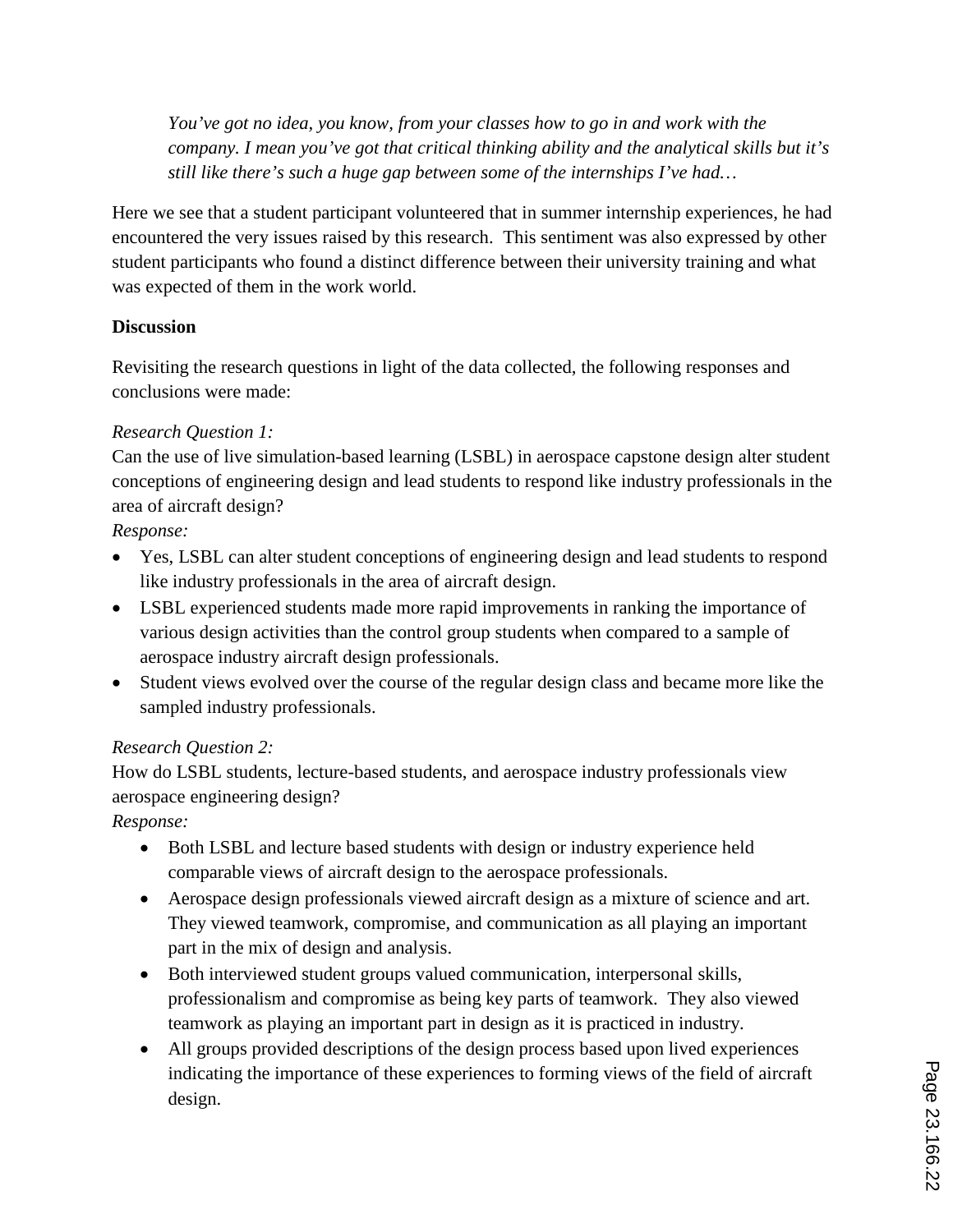### *Research Question 3:*

What, if any, is the relationship between LSBL students, lecture-based students and aerospace industry professionals with regards to their conception and viewpoints of aerospace engineering design?

Response:

- There was a direct relationship between student views of aerospace design and the level of real world engineering experience of the student.
- LSBL students with no industry experience provided views of design and aerospace engineering comparable to industry experienced students who in turn provided views comparable to professionals in general terms.
- Industry experienced students identified that there is a "gap" between their academic training and what is expected of them when they enter industry. Participants in both the control group and experimental group expressed this belief.

### Additional Limitations & Suggestions

This study provided some insight into student thinking about aircraft design and aerospace engineering in general. It also provided some indication of the effectiveness of the LSBL approach. As with any study, there were some limitations and some of these have been discussed earlier. In addition to those, it may be noted that the study was only conducted for five class periods and attempted to provide a fairly thorough overview to the aircraft design process. As such, not everything in aircraft design could be covered during the class periods. The study thus provided information on the impact of a brief intervention with LSBL. The lead researcher was a participant in some of the instruction during the study in addition to assuming the role of principal analyst of the data. As such, every attempt was made during the study to eliminate or reduce bias in the conducting of the experiment, collection of data, and interpretation of the results through review of data by personnel outside of the study and the use of additional personnel to collect data and do part of the class instruction. LSBL should be further tested and refined with larger samples and for longer duration in a range of classes and engineering fields.

### **Conclusions**

Results indicate that the basic aerospace capstone design course does help the students to begin to think like the professionals, at least as can be measured by the instruments in this study. The study results also indicate that the LSBL approach appears to help this transition (also as measured by the instruments used in this study) and the students find it to be engaging. Consistent with the accidental competencies lens, one also finds that for these seniors, the previous three years of predominantly lecture classes do impact how students view the real world of engineering practice and not necessarily in a positive fashion where students can choose to tune out in class when bored and thus potentially miss out on information that could be useful later. This tendency to "tune out" can come about as students learn habits to get by in class (semi-pay attention and just follow along with the class notes) but not acceptable on the job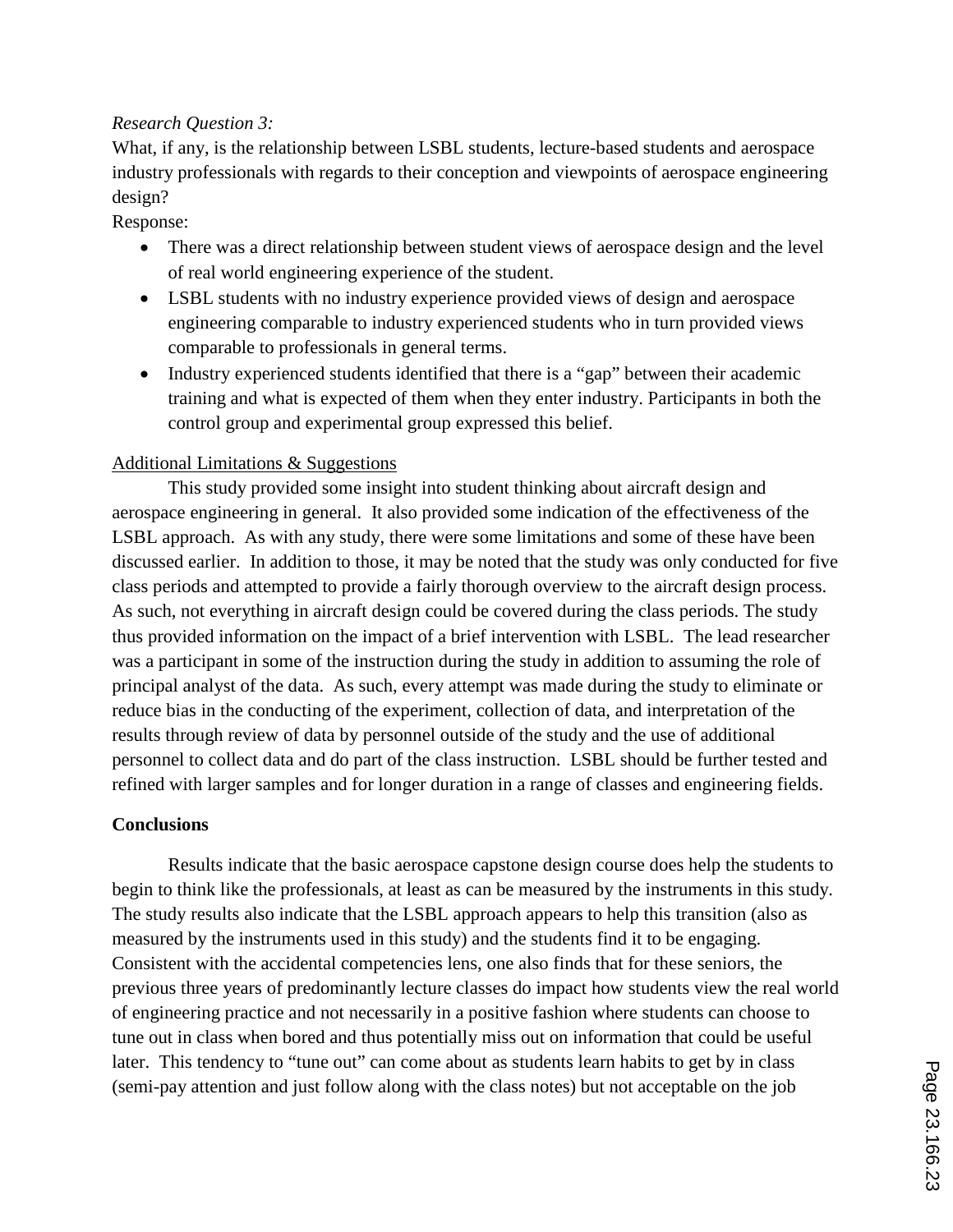where potentially lives and money can be impacted by the engineering decisions the now graduate of this system may make.

LSBL was proposed and tested to provide a non-academic work world experience that can build the necessary professional and technical skills for a practicing engineer and do it in a realistic but supportive environment. In this environment, mistakes can be made without a high negative cost and the students can learn from these mistakes and be better prepared for the nonacademic work environment. As Sheppard, Macatangay, Colby, and Sullivan note "like developing physicians, engineering students need experiences in which they can observe and imitate more expert practitioners who guide the novices' progress through feedback and coaching"<sup>38</sup>. The study results indicate that the students were more engaged and began to think more like working professionals with the LSBL method. They engaged in an experience that built conditionalized knowledge of aerospace engineering design and engineering practice by dealing with a challenging problem and engaging in deliberate practice, with guidance as necessary, in order to bring them one step closer to expert level engineering performance, thinking and attitudes $^{39}$ .

#### **Bibliography**

- 1. Butler, W.M. (2012). *The Impact of Simulation-Based Learning in Aircraft Design on Aerospace Student Preparedness for Engineering Practice: A Mixed Methods Approach* (Doctoral dissertation). Retrieved from http://scholar.lib.vt.edu/theses/available/etd-05082012-183206/unrestricted/Butler\_WM\_D\_2012.pdf
- 2. Seely, B. E. (1999). The other re-engineering of engineering education, 1900-1965. *Journal of Engineering Education, 88*(3), 285-294.
- 3. Grinter, L. E. (1956). Report of the committee on evaluation of engineering education. *Journal of Engineering Education, 46*, 25-63.
- 4. Curry, D. T. (1991). Engineering schools under fire. *Machine Design, 63*, October 10, 50-54.
- 5. Prados, J. W., Peterson, G. D., & Aberle, K. B. (2001, September). *A vision for change: the transformation of us educational quality assurance in engineering.* Paper presented at the SEFI Conference, Copenhagen.
- 6. Lattuca, L. R., Strauss, L. C., & Volkwein, J. F. (2006). Getting in sync: Faculty and employer perceptions from the national study of EC2000. *International Journal of Engineering Education, 22*(3), 460-469.
- 7. ABET. (2007). Criteria for accrediting engineering programs: Effective for evaluations during the 2008- 2009 accreditation cycle. Retrieved from http://www.abet.org/forms.shtml
- 8. Heywood, J. (2005). *Engineering education: Research and development in curriculum and instruction*. Hoboken: John Wiley & Sons, Inc.
- 9. National Academy of Engineering. (2005). *Educating the Engineer of 2020:Adapting Engineering Education to the New Century*. Washington D.C.: National Academies Press.
- 10. Dunsmore, K., Turns, J., & Yellin, J. M. (2011). Looking toward the real world: Student conceptions of engineering. Journal of Engineering Education, 100(2), 329-348.
- 11. Boeing. (2012, August). What makes Boeing great: People are Boeing's future and it's critical to keep the talent pipeline flowing. *Boeing Frontiers*, 11(4), 7.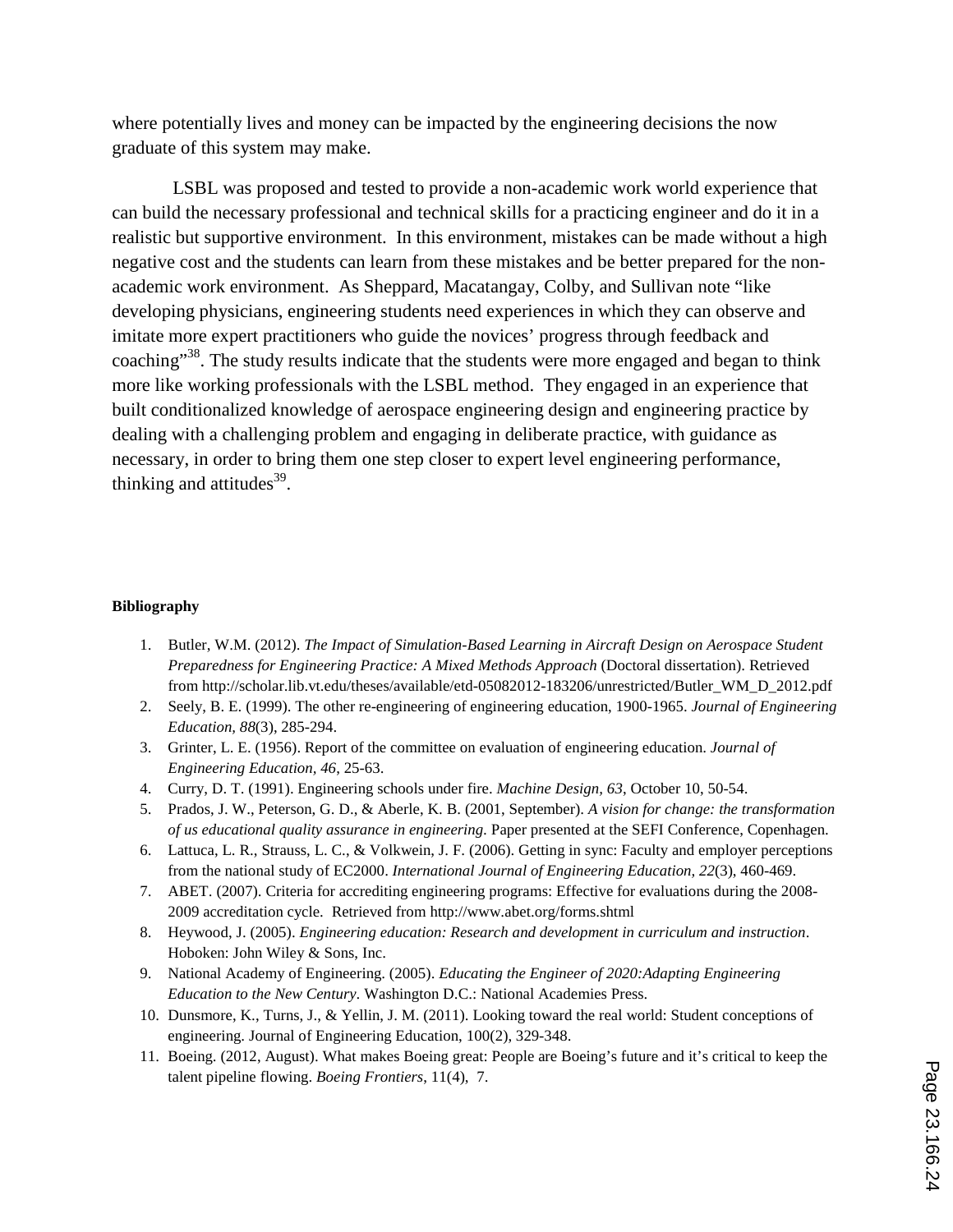- 12. Nicolai, L. M. (1998). Viewpoint:An industry view of engineering design education. *International Journal of Engineering Education, 14*(1), 7-13.
- 13. DeMillo, R. A. (2011). *Abelard to Apple: The fate of American colleges and universities*. Cambridge, MA: MIT Press.
- 14. Walther, J., & Radcliffe, D. F. (2007). The competence dilemma in engineering education: Moving beyond simple graduate attribute mapping. *Australasian Journal of Engineering Education, 13*(1), 41-51.
- 15. Walther, J., Kellam, N., Sochacka, N., & Radcliffe, D. F. (2011). Engineering competence? An interpretive investigation of engineering students' professional formation. *Journal of Engineering Education, 100*(4), 703–740.
- 16. Crooks, S. M., & Eucker, T. R. (2001). "Fab 13:" The learning factory. *Performance Improvement Quarterly*, *14*(2), 108-124.
- 17. Bankel, J., Berggren, K., Engstrom, M., Wiklund, I., Crawley, E. F., Soderholm, D., . . . Ostlund, S. (2005). Benchmarking engineering curricula with the CDIO syllabus. *International Journal of Engineering Education, 21*(1), 121-133.
- 18. Crawley, E. F., Malmqvist, J., Ostlund, S., & Brodeur, D. (2007). *Rethinking engineering education: The CDIO approach*. New York, NY: Springer.
- 19. Magee, C. L., Leong, P. K., Jin, C., Luo, J., & Frey, D. D. (2011, May). *Beyond R&D: What design adds to a modern research university*. Paper presented at the Harvey Mudd Design Workshop VIII, Claremont, CA.
- 20. Gorman, M. E., Johnson, V. S., Ben-Arieh, D., Bhattacharyya, S., Eberhart, S., Glower, J., . . . Wang, Y. (2001). Transforming the engineering curriculum: Lessons learned from a summer at Boeing. *Journal of Engineering Education, 90*(1), 143-149.
- 21. Van Treuren, K. (2010, June). *Never too old to learn: A report on the experiences in Boeing's Welliver faculty fellowship program*. Paper presented at the 2010 ASEE Annual Conference and Exposition, Louisville, KY.
- 22. Johnson, D., Flagg, A., & Dremsa, T. L. (2010). Effects of using human patient simulator versus a CD-ROM on learning the management of patients exposed to chemical agents. *The United States Army Medical Department Journal, 8-10*(10/11/12), 9-16.
- 23. Fletcher, J. D. (2009). Education and training technology in the military. *Science, 323*(5910), 72-75.
- 24. Ziv, A., Wolpe, P. R., Small, S. D., & Glick, S. (2003). Simulation-based medical education: An ethical imperative. *Academic Medicine, 78*(8), 783-788.
- 25. Steadman, R. H., Coates, W. C., Huang, Y. M., Matevosian, R., Larmon, B. R., McCullough, L., & Ariel, D. (2006). Simulation-based training is superior to problem-based learning for the acquisition of critical assessment and management skills. *Critical Care Medicine, 34*(1), 151-157.
- 26. Russell, T. W. F., Brestovansky, D. F., & McCullough, R. L. (1982). Simulation of the manufacture of a chemical product in a competitive environment. *Chemical Engineering Education, 26*(2), 76-81, 87.
- 27. Debelak, K. A., & Roth, J. A. (1982). Chemical Process Design. *Chemical Engineering Education, 26*(2), 72-75.
- 28. McManus, H. L., Rebentisch, E., Murman, E. M., & Stanke, A. (2007, June). *Teaching lean thinking principles through hands-on simulations.* Paper presented at the 3rd International CDIO Conference, Cambridge, MA.
- 29. Johri, A., & Olds, B. M. (2011). Situated engineering learning: Bridging engineering education research and the learning sciences. *Journal of Engineering Education, 100*(1), 151-185.
- 30. Shaffer, D. W. (2007). *How Computer Games Help Children Learn*. New York: Palgrave.
- 31. Gee, J. P. (2008). Learning and games. In K. Salen (Ed.), *The Ecology of Games: Connecting Youth, Games and Learning.* Cambridge, MA: John D. and Catherine T. MacArthur Foundation.
- 32. Mosberg, S., Adams, R., Kim, R., Atman, C. J., Turns, J., & Cardella, M. (2005, June). *Conceptions of the engineering design process: An expert study of advanced practicing professionals.* Paper presented at the 2005 American Society for Engineering Education Annual Conference & Exposition.